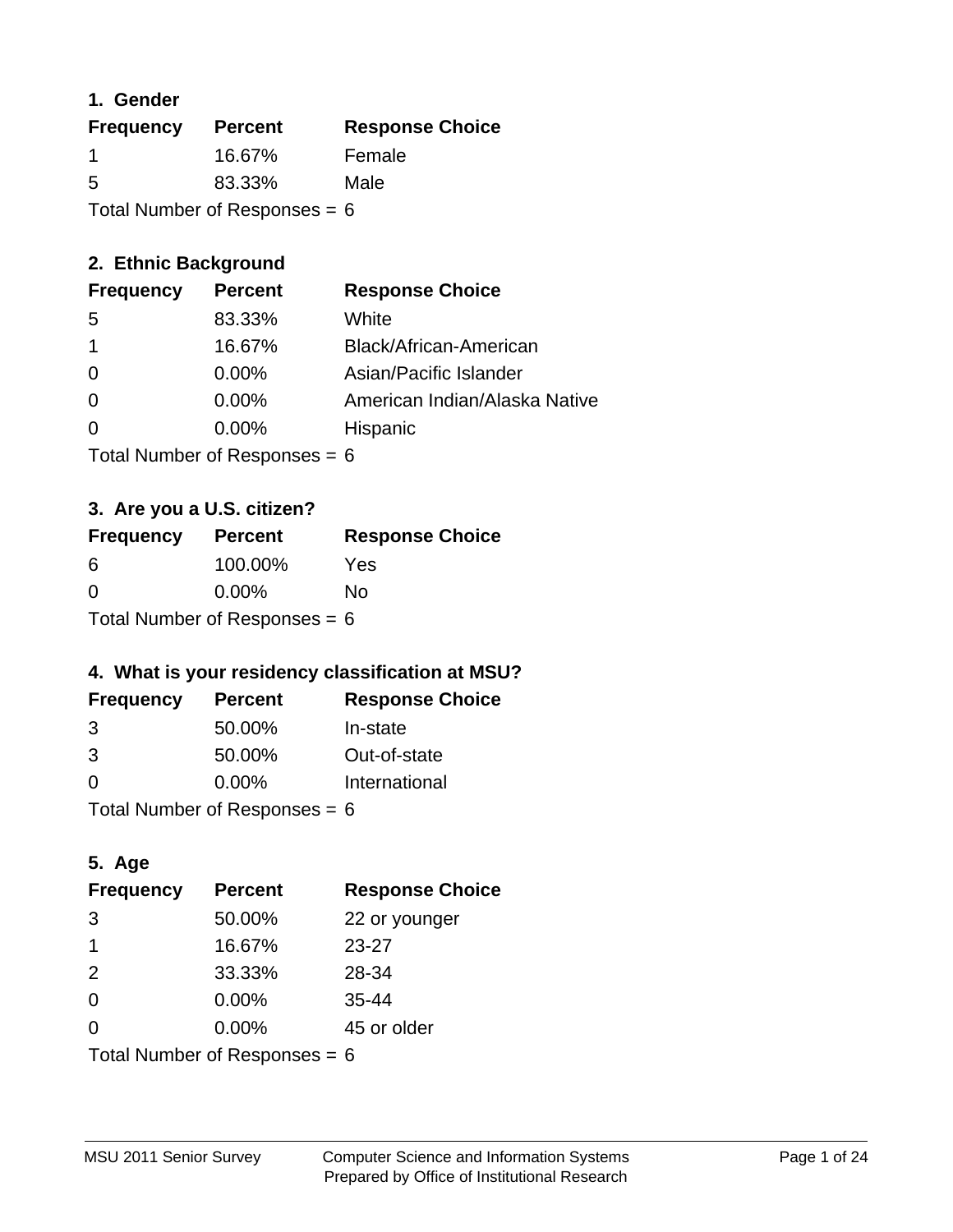**6. Has either of your parents received a bachelor's degree?**

| <b>Frequency</b>                | <b>Percent</b> | <b>Response Choice</b> |
|---------------------------------|----------------|------------------------|
| 3                               | 50.00%         | Yes                    |
| 3                               | 50.00%         | No                     |
| Total Number of Responses = $6$ |                |                        |

# **7. Has either of your parents received a degree from Murray State?**

| <b>Frequency</b> | <b>Percent</b> | <b>Response Choice</b> |
|------------------|----------------|------------------------|
| -0               | $0.00\%$       | Yes                    |

| 6 | 100.00% | <b>No</b> |
|---|---------|-----------|

Total Number of Responses = 6

# **8. What was your original entry status to MSU?**

| <b>Frequency</b> | <b>Percent</b>                                                       | <b>Response Choice</b>                           |
|------------------|----------------------------------------------------------------------|--------------------------------------------------|
| 4                | 66.67%                                                               | Freshman                                         |
| $\overline{1}$   | 16.67%                                                               | Transfer from community college/technical school |
| $\overline{1}$   | 16.67%                                                               | Transfer from 4-yr institution                   |
|                  | $T_{\rm eff}$ . The set of $R_{\rm eff}$ is the set of $R_{\rm eff}$ |                                                  |

Total Number of Responses = 6

### **9. If transfer student, how many credits were transferred?**

| <b>Frequency</b>          | <b>Percent</b> | <b>Response Choice</b> |
|---------------------------|----------------|------------------------|
| -0                        | $0.00\%$       | 12 or fewer            |
| 1                         | 50.00%         | $13 - 30$              |
| 0                         | $0.00\%$       | $31 - 60$              |
|                           | 50.00%         | Over <sub>60</sub>     |
| Total Number of DoEROR 0. |                |                        |

Total Number of Responses = 2

# **10. If transfer student, approximately what percent of your University Studies (general education) classes did you take at Murray State?**

| <b>Frequency</b> | <b>Percent</b>                  | <b>Response Choice</b> |
|------------------|---------------------------------|------------------------|
| 2                | 100.00%                         | Under 25%              |
| -0               | $0.00\%$                        | 25-49%                 |
| 0                | $0.00\%$                        | 50-74%                 |
| $\Omega$         | 0.00%                           | 75-100%                |
|                  | Total Number of Responses $= 2$ |                        |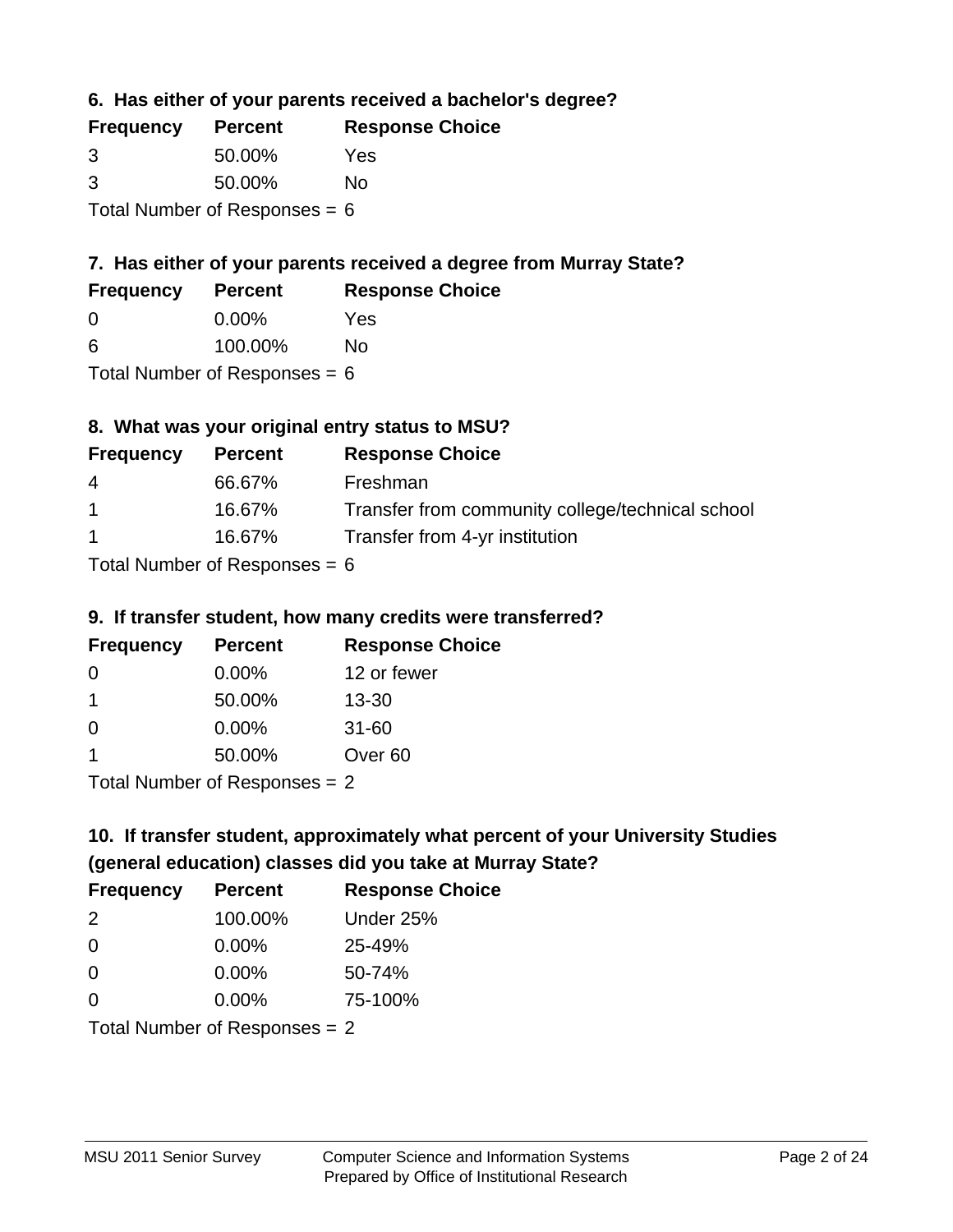### **11. What has been your attendance status at MSU?**

| <b>Frequency</b>                | <b>Percent</b> | <b>Response Choice</b>     |
|---------------------------------|----------------|----------------------------|
| 6                               | 100.00%        | <b>Primarily full-time</b> |
| $\Omega$                        | $0.00\%$       | <b>Primarily part-time</b> |
| Total Number of Responses = $6$ |                |                            |

# **12. In which Residential College are you a member?**

| <b>Frequency</b> | <b>Percent</b> | <b>Response Choice</b>            |
|------------------|----------------|-----------------------------------|
| 1                | 16.67%         | Do not know                       |
| 0                | 0.00%          | <b>Clark College</b>              |
| 1                | 16.67%         | <b>Elizabeth College</b>          |
|                  | 16.67%         | <b>Franklin-Springer Colleges</b> |
|                  | 16.67%         | <b>Hart College</b>               |
| 0                | 0.00%          | <b>Hester College</b>             |
| 0                | 0.00%          | <b>Regents College</b>            |
| $\Omega$         | 0.00%          | <b>Richmond College</b>           |
| 2                | 33.33%         | <b>White College</b>              |
|                  |                |                                   |

Total Number of Responses = 6

# **13. Have you ever received any type of Financial Aid while at MSU? (Scholarships, grants, work-study, etc.)**

| <b>Frequency</b> | <b>Percent</b>                                    | <b>Response Choice</b> |
|------------------|---------------------------------------------------|------------------------|
| 4                | 66.67%                                            | Yes                    |
| 2                | 33.33%                                            | No                     |
|                  | $\tau$ and $\mu$ and $\tau$ and $\tau$ and $\tau$ |                        |

Total Number of Responses = 6

# **14. What degree are you seeking at this time?**

| <b>Frequency</b>                | <b>Percent</b> | <b>Response Choice</b> |  |
|---------------------------------|----------------|------------------------|--|
| 0                               | $0.00\%$       | Associate              |  |
| 6                               | 100.00%        | <b>Baccalaureate</b>   |  |
| Total Number of Responses = $6$ |                |                        |  |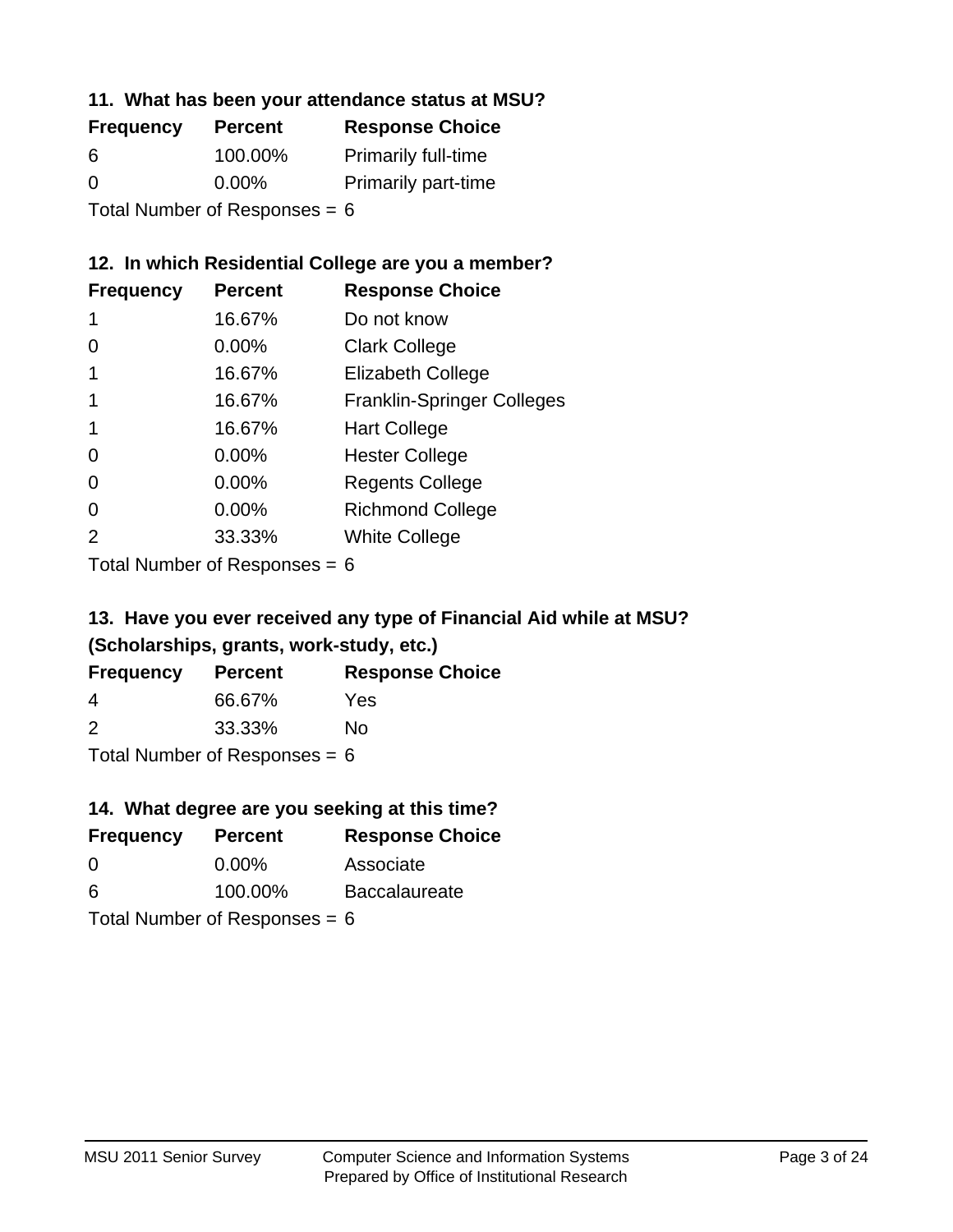**15. How many years will it take you to complete your degree from the point of your initial enrollment in college (including any time at a previous institution)?**

| <b>Frequency</b> | <b>Percent</b> | <b>Response Choice</b> |
|------------------|----------------|------------------------|
| $\Omega$         | 0.00%          | Two                    |
| $\Omega$         | 0.00%          | <b>Three</b>           |
| 3                | 50.00%         | Four                   |
| 2                | 33.33%         | Five                   |
| $\Omega$         | 0.00%          | <b>Six</b>             |
|                  | 16.67%         | More than six          |
|                  |                |                        |

Total Number of Responses  $= 6$ 

#### **16. In what range does your grade point average fall?**

| <b>Frequency</b> | <b>Percent</b> | <b>Response Choice</b> |
|------------------|----------------|------------------------|
| -3               | 50.00%         | $2.00 - 2.50$          |
| -3               | 50.00%         | $2.51 - 3.00$          |
| $\Omega$         | 0.00%          | $3.01 - 3.50$          |
| 0                | 0.00%          | $3.51 - 4.00$          |
|                  |                |                        |

Total Number of Responses  $= 6$ 

# **They are used to sort the data, and do not appear in this table Questions 17 and 18 relate to department and program information.**

### **19. For what purpose did you enroll at MSU?**

| <b>Frequency</b>            | <b>Percent</b> | <b>Response Choice</b>                    |
|-----------------------------|----------------|-------------------------------------------|
| 0                           | $0.00\%$       | To receive an associate degree            |
| 6                           | 100.00%        | To receive a baccalaureate degree         |
| $\overline{0}$              | $0.00\%$       | To take a few job related courses         |
| $\Omega$                    | 0.00%          | To transfer to another college/university |
| Total Number of Deepensee C |                |                                           |

I otal Number of Responses  $= 6$ 

# **20. What is the highest degree you eventually hope to receive?**

| <b>Frequency</b> | <b>Percent</b> | <b>Response Choice</b> |
|------------------|----------------|------------------------|
| 0                | $0.00\%$       | Associate              |
| 5                | 83.33%         | <b>Baccalaureate</b>   |
| $\mathbf 1$      | 16.67%         | Graduate               |
| 0                | 0.00%          | Professional           |
|                  |                |                        |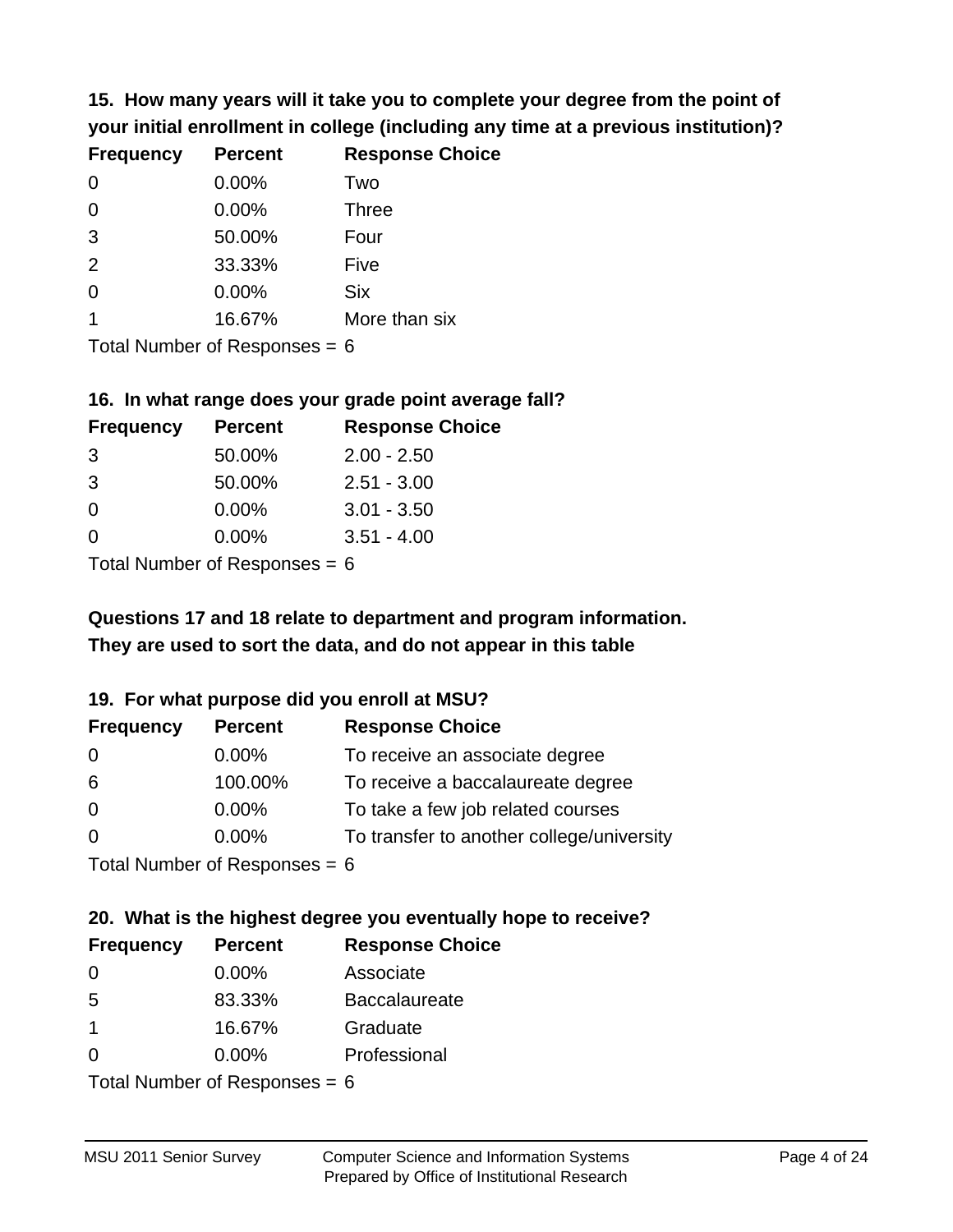### **21. Which best describes your situation?**

| <b>Percent</b> | <b>Response Choice</b>               |
|----------------|--------------------------------------|
| 66.67%         | Did not change major/area            |
| 16.67%         | Did not initially declare major/area |
| 16.67%         | Changed major/area                   |
|                |                                      |

Total Number of Responses = 6

# **22. While school was in session during the past year, how many hours per week, on average, did you work for pay?**

| <b>Frequency</b> | <b>Percent</b> | <b>Response Choice</b> |
|------------------|----------------|------------------------|
| 2                | 33.33%         | Did not work           |
| $\Omega$         | 0.00%          | Worked 1-10 hrs        |
| $\mathbf 1$      | 16.67%         | Worked 11-20 hrs       |
| $\Omega$         | 0.00%          | Worked 21-30 hrs       |
| $\mathbf 1$      | 16.67%         | Worked 31-40 hrs       |
| 2                | 33.33%         | Worked over 40 hrs     |
|                  |                |                        |

Total Number of Responses = 6

### **23. For the most part, were classes offered at times convenient to you?**

| <b>Frequency</b>                | <b>Percent</b> | <b>Response Choice</b> |
|---------------------------------|----------------|------------------------|
| 6                               | 100.00%        | Yes                    |
| $\Omega$                        | $0.00\%$       | Nο                     |
| Total Number of Responses = $6$ |                |                        |

### **24. If no, what time would you have preferred?**

| <b>Frequency</b>                | <b>Percent</b> | <b>Response Choice</b> |
|---------------------------------|----------------|------------------------|
| $\Omega$                        | #DIV/0!        | Late afternoon         |
| $\Omega$                        | #DIV/0!        | Evening                |
| $\Omega$                        | #DIV/0!        | Weekend                |
| $\Omega$                        | #DIV/0!        | During the day         |
| Total Number of Responses = $0$ |                |                        |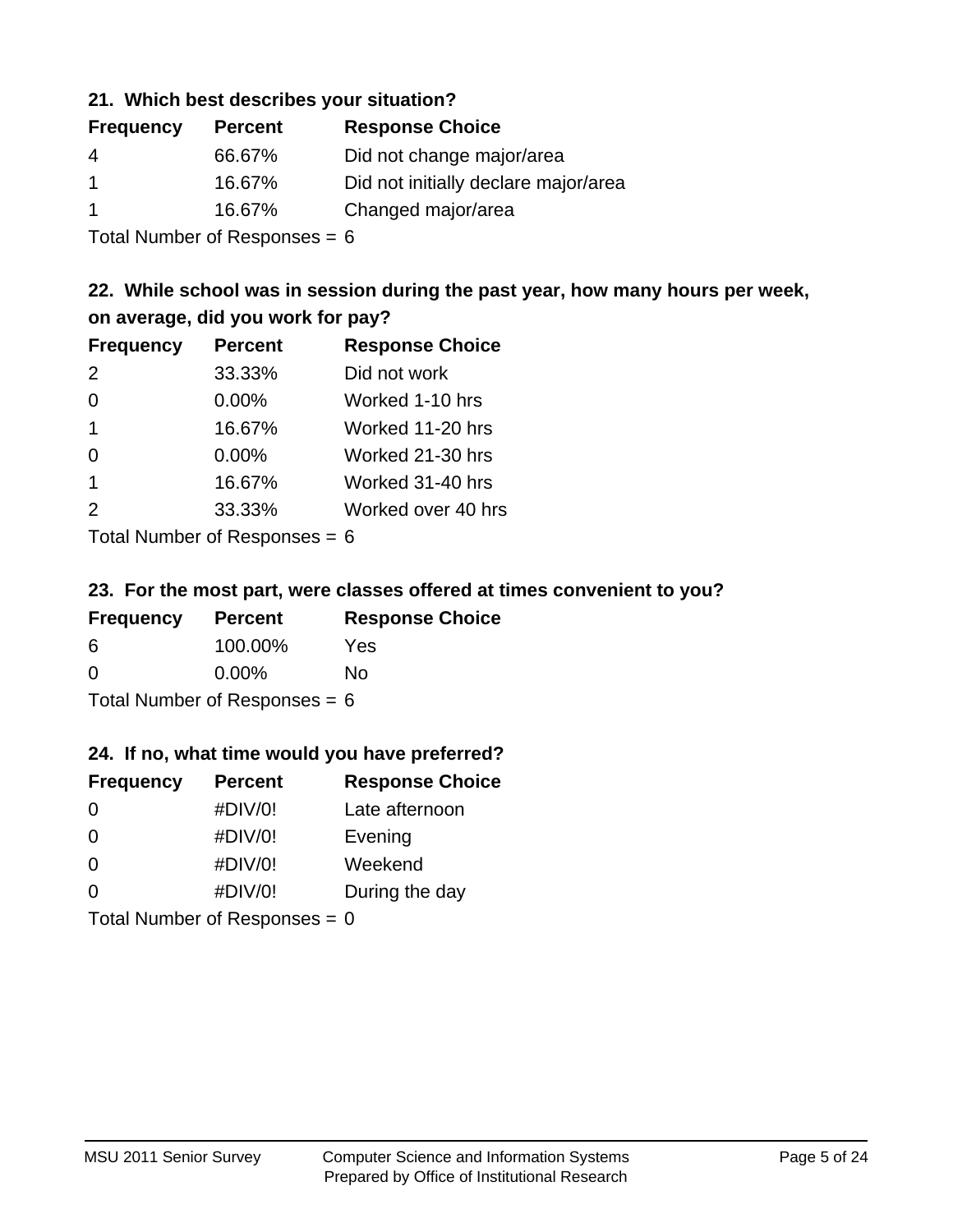### **25. Which best describes the location where you completed the majority of your coursework?**

| <b>Frequency</b>          | <b>Percent</b> | <b>Response Choice</b> |
|---------------------------|----------------|------------------------|
| 5                         | 83.33%         | Murray                 |
| 0                         | $0.00\%$       | Paducah                |
| $\overline{0}$            | 0.00%          | Ft. Campbell           |
| $\overline{0}$            | 0.00%          | Madisonville           |
| $\overline{0}$            | 0.00%          | Hopkinsville           |
| $\overline{0}$            | 0.00%          | Henderson              |
| 1                         | 16.67%         | On the Internet        |
| 0                         | 0.00%          | Other                  |
| Total Number of Despanses |                |                        |

Total Number of Responses = 6

### **26. Did you take any online courses while at Murray State?**

| <b>Frequency</b>                | <b>Percent</b> | <b>Response Choice</b> |
|---------------------------------|----------------|------------------------|
| -3                              | 50.00%         | Yes                    |
| 3                               | 50.00%         | Nο                     |
| Total Number of Responses = $6$ |                |                        |

# **27. Did it take you an extra semester or more to complete degree requirements at Murray State?**

| <b>Frequency</b>     | <b>Percent</b> | <b>Response Choice</b> |
|----------------------|----------------|------------------------|
| 5                    | 83.33%         | Yes                    |
| $\blacktriangleleft$ | 16.67%         | No                     |
|                      |                |                        |

Total Number of Responses = 6

### **28. If yes, why did it take you an extra semester or more?**

| <b>Frequency</b>                | <b>Percent</b> | <b>Response Choice</b>                                       |
|---------------------------------|----------------|--------------------------------------------------------------|
| $\mathbf{1}$                    | 20.00%         | Work obligation limited my enrollment.                       |
| $\mathbf 0$                     | $0.00\%$       | Family obligations limited my enrollment.                    |
| $\mathbf 0$                     | $0.00\%$       | Tuition and other costs of attendance limited my enrollment. |
| $\mathbf 0$                     | $0.00\%$       | A decision to change majors added to my requirements.        |
| $\mathbf{1}$                    | 20.00%         | A required course or courses were not offered.               |
| $\mathbf 0$                     | $0.00\%$       | Credits were lost transferring to Murray State.              |
| 3                               | 60.00%         | Other                                                        |
| Total Number of Responses $= 5$ |                |                                                              |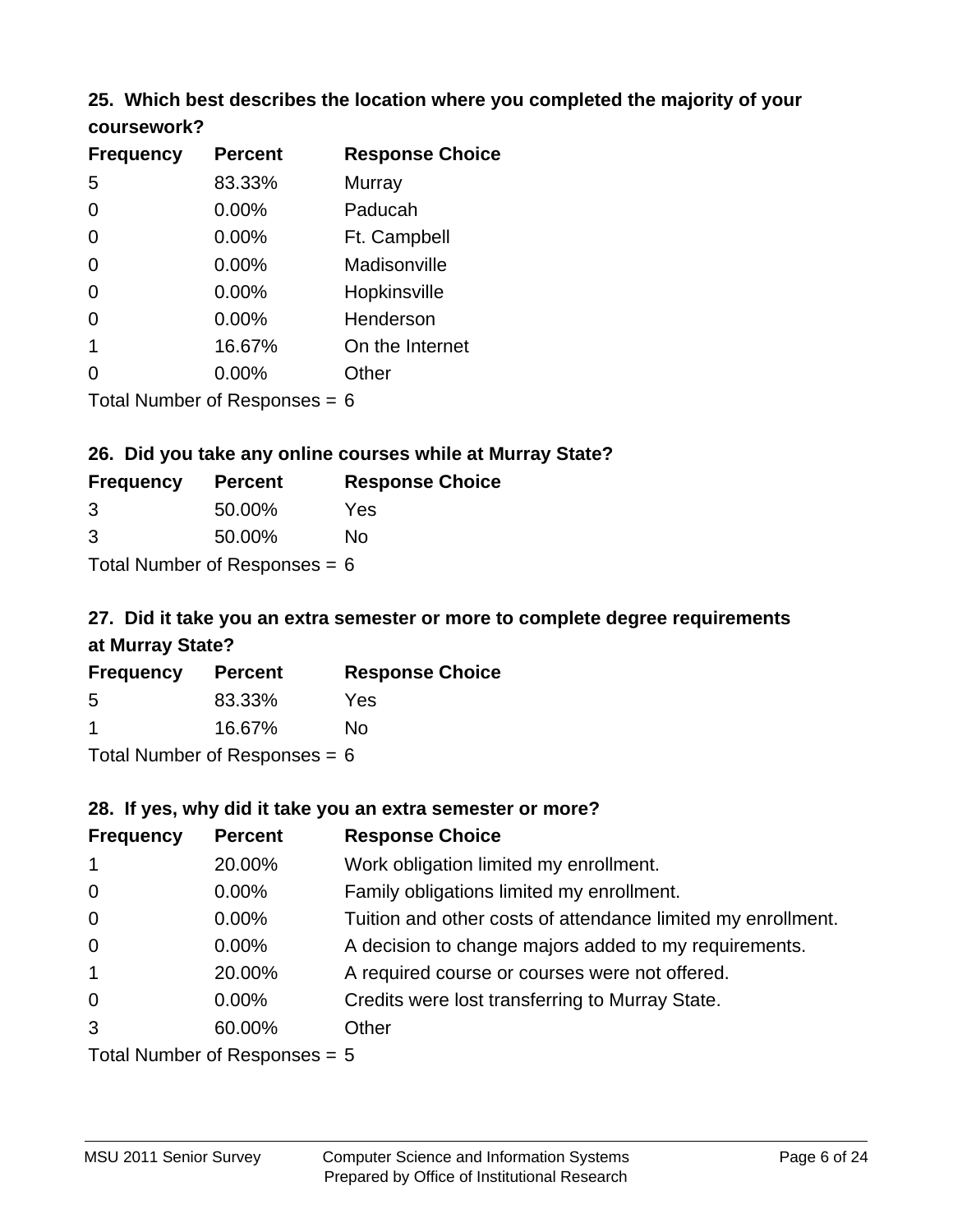# **29. Did you have trouble getting any course(s) you needed while at Murray State?**

| <b>Frequency</b>                | <b>Percent</b> | <b>Response Choice</b> |
|---------------------------------|----------------|------------------------|
|                                 | 16.67%         | Yes                    |
| -5                              | 83.33%         | No.                    |
| Total Number of Responses = $6$ |                |                        |

# **30. If yes, why did you have trouble getting the course?**

| <b>Frequency</b> | <b>Percent</b> | <b>Response Choice</b>                                |
|------------------|----------------|-------------------------------------------------------|
| 2                | 100.00%        | Not offered the semester I needed it.                 |
| $\overline{0}$   | $0.00\%$       | Not offered at hours convenient to my work schedule.  |
| $\overline{0}$   | $0.00\%$       | Not offered at hours suitable for my school schedule. |
| $\overline{0}$   | $0.00\%$       | All course sections were closed.                      |
| $\overline{0}$   | 0.00%          | I was unaware of the prerequisites for the course.    |
|                  |                |                                                       |

Total Number of Responses = 2

### **31. Which statement best describes your experience with off-campus coop/internship?**

| <b>Frequency</b> | <b>Percent</b>                                                     | <b>Response Choice</b>             |
|------------------|--------------------------------------------------------------------|------------------------------------|
| 5                | 83.33%                                                             | Cannot judge, I did not have one.  |
| $\mathbf 1$      | 16.67%                                                             | My experience was very valuable.   |
| $\Omega$         | $0.00\%$                                                           | My experience was valuable.        |
| $\Omega$         | 0.00%                                                              | My experience was of little value. |
| $\Omega$         | $0.00\%$                                                           | My experience was of no value.     |
|                  | $T$ at all Message and $R$ $\sim$ and $\sim$ and $\sim$ and $\sim$ |                                    |

Total Number of Responses = 6

# **32. Which statement best describes your experience with on-campus faculty-directed research, scholarly, or creative project?**

| <b>Frequency</b> | <b>Percent</b>              | <b>Response Choice</b>             |
|------------------|-----------------------------|------------------------------------|
| 4                | 66.67%                      | Cannot judge; I did not have one.  |
| $\overline{0}$   | $0.00\%$                    | My experience was very valuable.   |
| 2                | 33.33%                      | My experience was valuable.        |
| $\Omega$         | 0.00%                       | My experience was of little value. |
| $\Omega$         | 0.00%                       | My experience was of no value.     |
|                  | Total Number of Despanses C |                                    |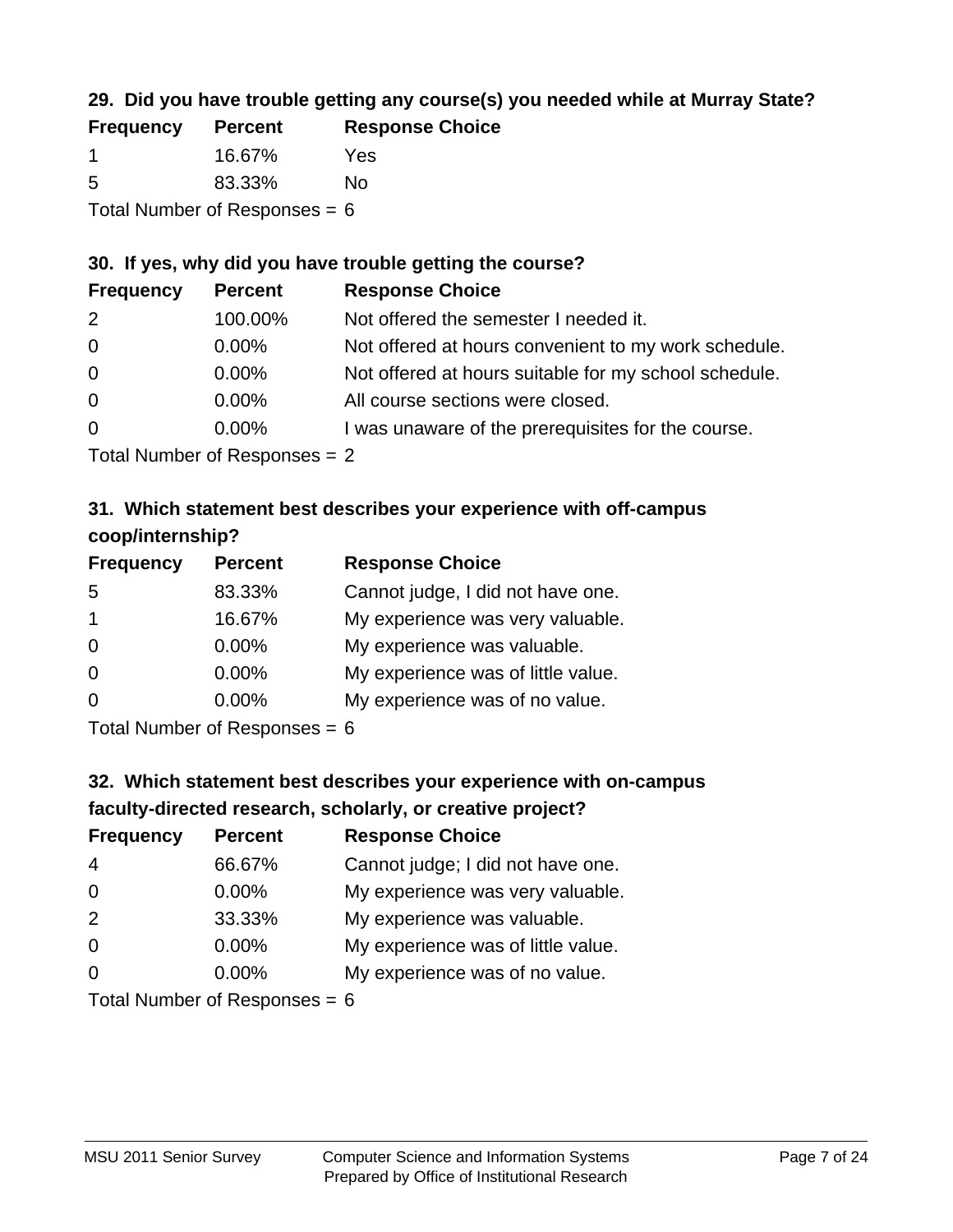#### **33. Which statement best describes your experience with academic advising in your major/area?**

| $\mathbf{u}$ yvu $\mathbf{u}$ yvu $\mathbf{v}$ |                |                                                       |
|------------------------------------------------|----------------|-------------------------------------------------------|
| <b>Frequency</b>                               | <b>Percent</b> | <b>Response Choice</b>                                |
| 0                                              | $0.00\%$       | Cannot judge; I did not make use of the opportunity.  |
| 6                                              | 100.00%        | I was satisfied with information my adviser provided. |
| $\overline{0}$                                 | 0.00%          | Advice was inaccurate, incomplete, or misleading.     |
| $\overline{0}$                                 | $0.00\%$       | My adviser was not available.                         |
|                                                |                |                                                       |

Total Number of Responses = 6

# **For questions 34-48, indicate the extent to which you were satisfied.**

| 34. Class size relative to type of course |
|-------------------------------------------|
|-------------------------------------------|

| <b>Frequency</b>              | <b>Percent</b> | <b>Response Choice</b> |  |
|-------------------------------|----------------|------------------------|--|
| 3                             | 50.00%         | Very satisfied         |  |
| 3                             | 50.00%         | Satisfied              |  |
| $\Omega$                      | $0.00\%$       | <b>Dissatisfied</b>    |  |
| $\Omega$                      | $0.00\%$       | Very dissatisfied      |  |
| $Total Number of Denance = 6$ |                |                        |  |

Total Number of Responses  $= 6$ 

### **35. Out-of-class availability of faculty**

| <b>Frequency</b> | <b>Percent</b> | <b>Response Choice</b> |
|------------------|----------------|------------------------|
|                  | 16.67%         | Very satisfied         |
| 4                | 66.67%         | Satisfied              |
| $\overline{1}$   | 16.67%         | <b>Dissatisfied</b>    |
| $\Omega$         | 0.00%          | Very dissatisfied      |
|                  |                |                        |

Total Number of Responses = 6

# **36. Effectiveness of your high school preparation for college work**

| <b>Frequency</b>              | <b>Percent</b> | <b>Response Choice</b> |  |
|-------------------------------|----------------|------------------------|--|
| $\mathcal{P}$                 | 33.33%         | Very satisfied         |  |
| $\mathcal{P}$                 | 33.33%         | Satisfied              |  |
| $\mathbf 1$                   | 16.67%         | <b>Dissatisfied</b>    |  |
|                               | 16.67%         | Very dissatisfied      |  |
| $Total Number of Denonce - 6$ |                |                        |  |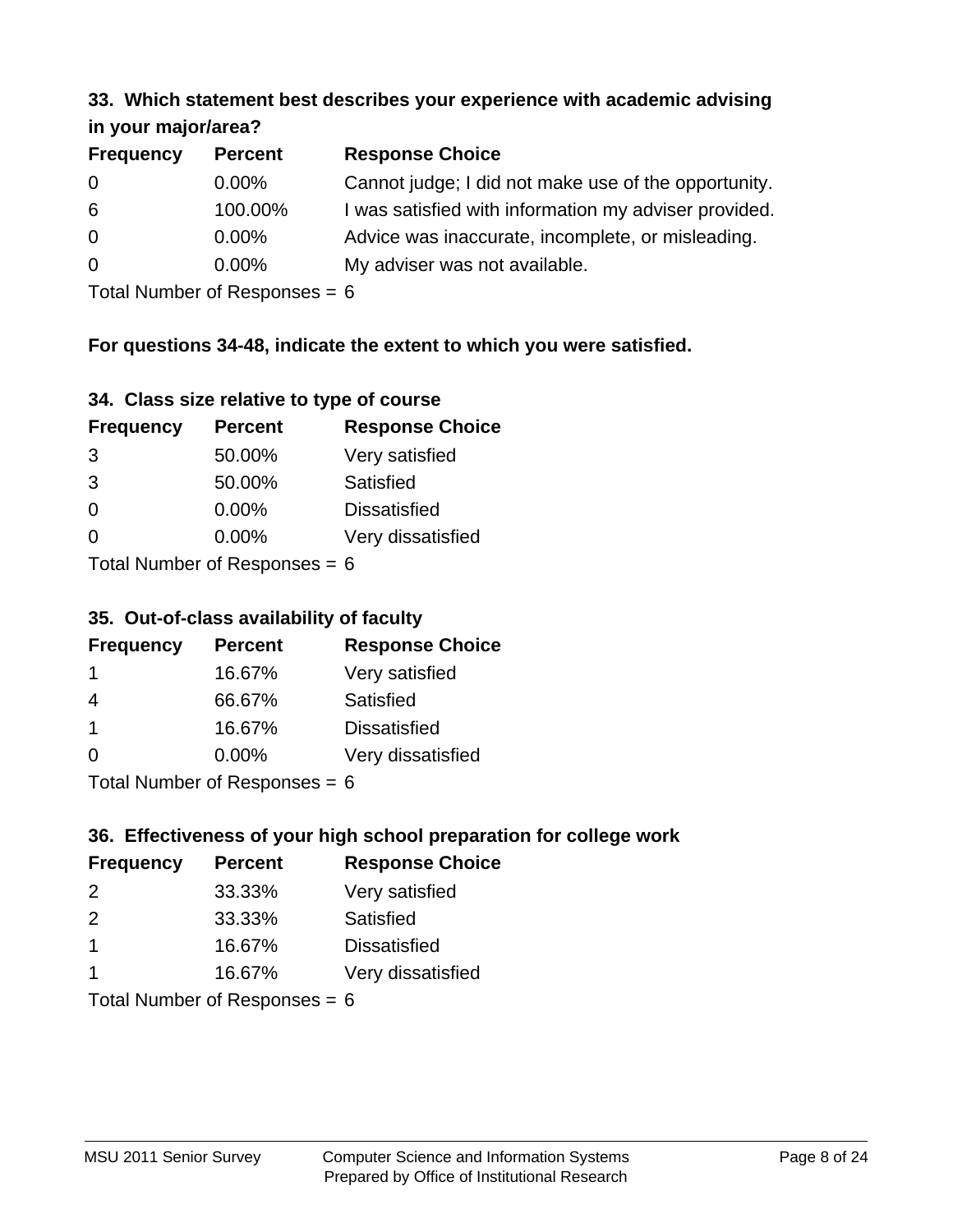# **37. Fairness of faculty in their treatment of individual students**

| <b>Frequency</b> | <b>Percent</b> | <b>Response Choice</b> |
|------------------|----------------|------------------------|
| 2                | 33.33%         | Very satisfied         |
| 4                | 66.67%         | Satisfied              |
| $\Omega$         | $0.00\%$       | <b>Dissatisfied</b>    |
| $\Omega$         | $0.00\%$       | Very dissatisfied      |
|                  |                |                        |

Total Number of Responses = 6

#### **38. Overall quality of instruction at Murray State**

| <b>Frequency</b> | <b>Percent</b> | <b>Response Choice</b> |
|------------------|----------------|------------------------|
|                  | 16.67%         | Very satisfied         |
| .5               | 83.33%         | Satisfied              |
| $\Omega$         | 0.00%          | <b>Dissatisfied</b>    |
| ∩                | 0.00%          | Very dissatisfied      |
|                  |                |                        |

Total Number of Responses  $= 6$ 

# **39. Quality of instruction in University Studies (General Education) courses**

| <b>Frequency</b> | <b>Percent</b>            | <b>Response Choice</b> |
|------------------|---------------------------|------------------------|
| $\Omega$         | $0.00\%$                  | Very satisfied         |
| 6                | 100.00%                   | Satisfied              |
| $\Omega$         | 0.00%                     | <b>Dissatisfied</b>    |
| $\Omega$         | 0.00%                     | Very dissatisfied      |
|                  | Total Number of Desponses |                        |

Total Number of Responses = 6

#### **40. Quality of instruction in your major**

| <b>Frequency</b>                | <b>Percent</b> | <b>Response Choice</b> |
|---------------------------------|----------------|------------------------|
| $\Omega$                        | $0.00\%$       | Very satisfied         |
| 6                               | 100.00%        | Satisfied              |
| $\Omega$                        | $0.00\%$       | <b>Dissatisfied</b>    |
| $\Omega$                        | $0.00\%$       | Very dissatisfied      |
| Total Number of Responses = $6$ |                |                        |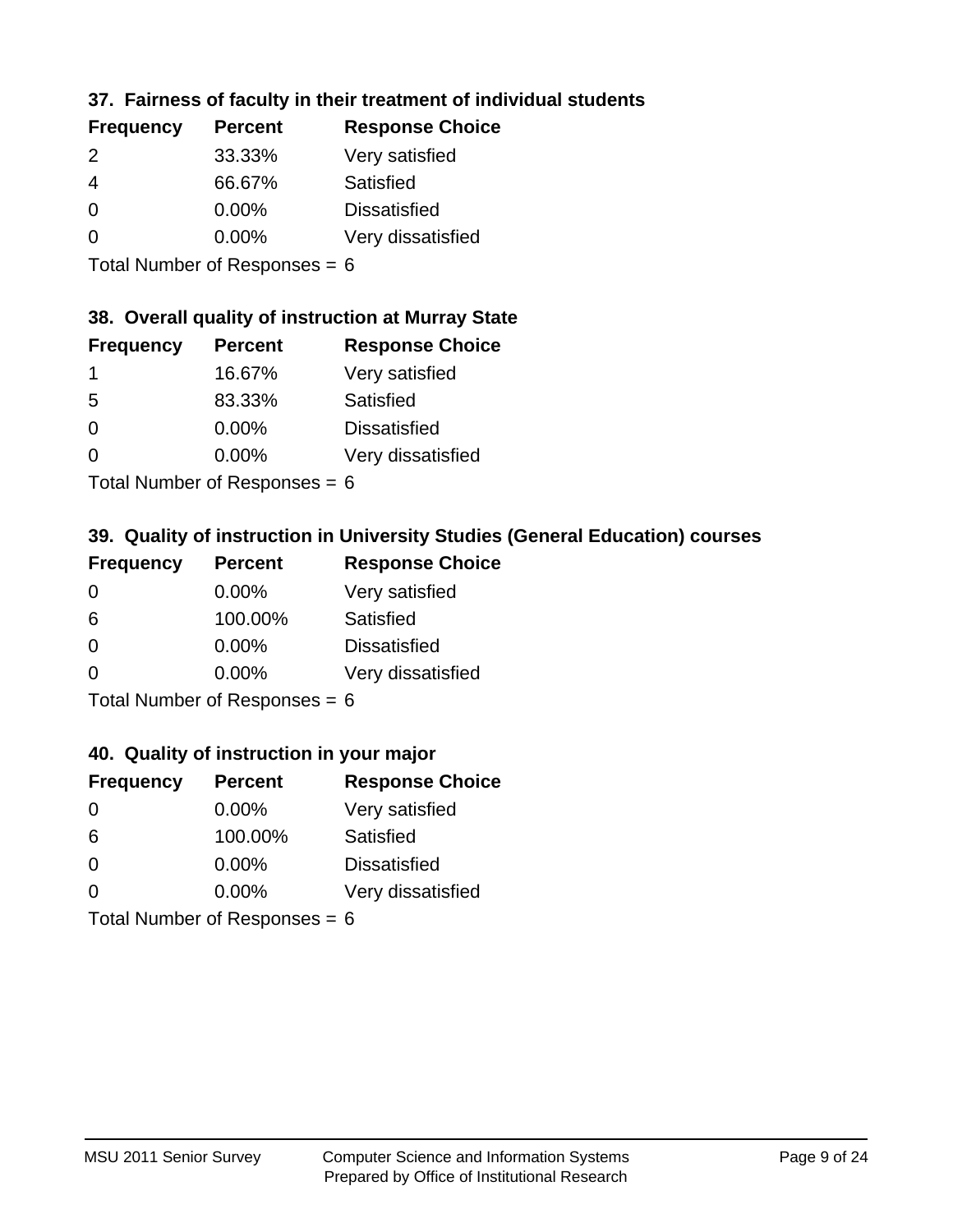# **41. Clarity of program objectives in your major**

| <b>Frequency</b> | <b>Percent</b> | <b>Response Choice</b> |
|------------------|----------------|------------------------|
| $\mathcal{P}$    | 33.33%         | Very satisfied         |
| 3                | 50.00%         | Satisfied              |
|                  | 16.67%         | <b>Dissatisfied</b>    |
| $\Omega$         | $0.00\%$       | Very dissatisfied      |
|                  |                |                        |

Total Number of Responses = 6

### **42. Intellectual challenge of the academic program**

| <b>Frequency</b> | <b>Percent</b> | <b>Response Choice</b> |
|------------------|----------------|------------------------|
| $\mathcal{P}$    | 33.33%         | Very satisfied         |
| 4                | 66.67%         | Satisfied              |
| ∩                | 0.00%          | <b>Dissatisfied</b>    |
| ∩                | 0.00%          | Very dissatisfied      |
|                  |                |                        |

Total Number of Responses = 6

# **43. Encouragement and information from your major department for employment after graduation**

| <b>Frequency</b> | <b>Percent</b> | <b>Response Choice</b> |
|------------------|----------------|------------------------|
| -1               | 16.67%         | Very satisfied         |
| 5                | 83.33%         | Satisfied              |
| 0                | $0.00\%$       | <b>Dissatisfied</b>    |
| $\Omega$         | 0.00%          | Very dissatisfied      |
|                  |                |                        |

Total Number of Responses = 6

# **44. Availability of opportunities to engage in a faculty-mentored research,**

# **scholarly, or creative project in your area of study/interest**

| <b>Frequency</b> | <b>Percent</b> | <b>Response Choice</b> |
|------------------|----------------|------------------------|
|                  | 16.67%         | Very satisfied         |
| 5                | 83.33%         | Satisfied              |
| $\Omega$         | $0.00\%$       | <b>Dissatisfied</b>    |
| $\Omega$         | 0.00%          | Very dissatisfied      |
|                  |                |                        |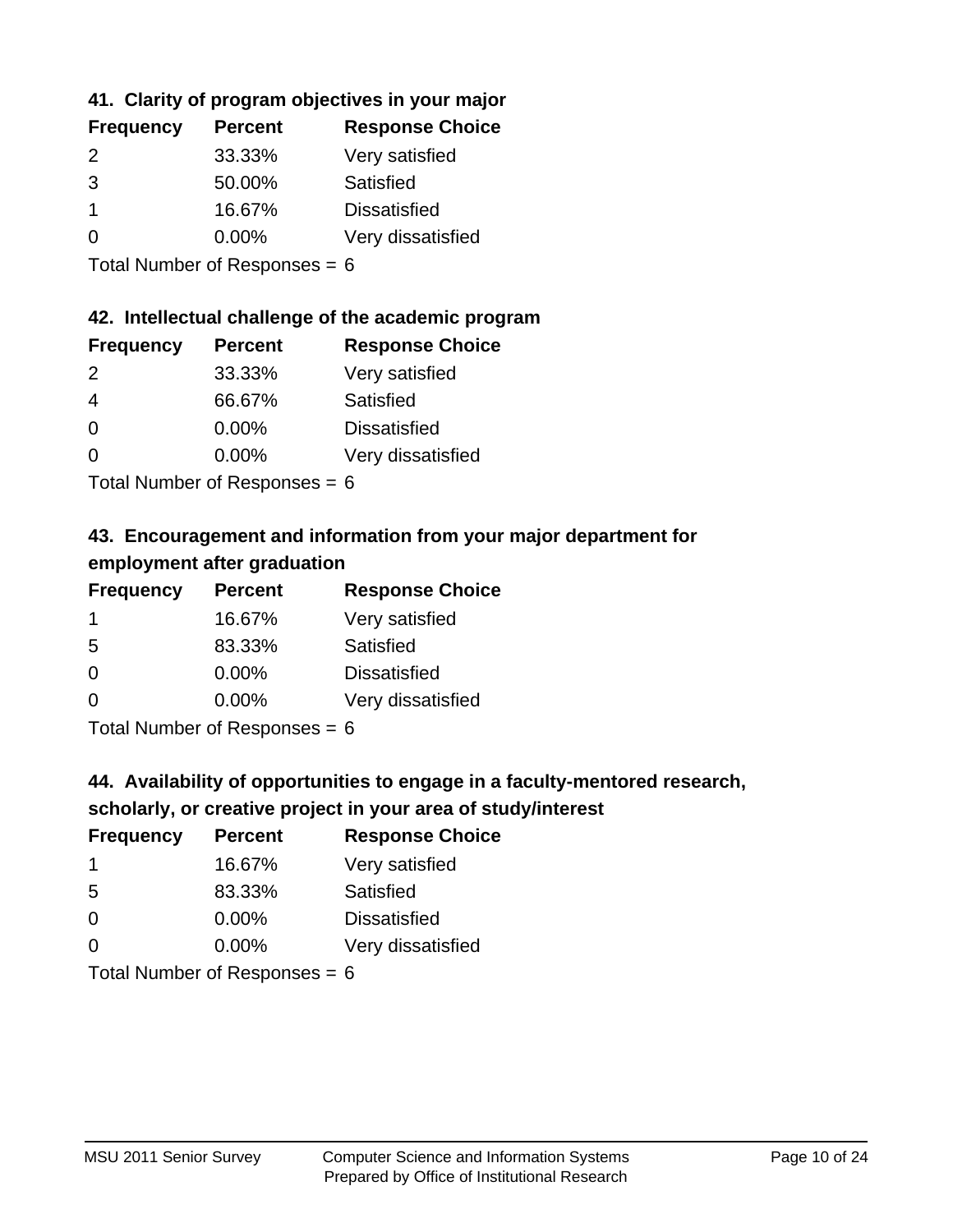### **45. Library hours**

| <b>Frequency</b> | <b>Percent</b> | <b>Response Choice</b> |
|------------------|----------------|------------------------|
| $\mathcal{P}$    | 33.33%         | Very satisfied         |
| 3                | 50.00%         | Satisfied              |
|                  | 16.67%         | <b>Dissatisfied</b>    |
| $\Omega$         | $0.00\%$       | Very dissatisfied      |
|                  |                |                        |

Total Number of Responses = 6

### **46. Effectiveness of library personnel in meeting your information needs**

| <b>Frequency</b> | <b>Percent</b> | <b>Response Choice</b> |
|------------------|----------------|------------------------|
|                  | 16.67%         | Very satisfied         |
| 4                | 66.67%         | Satisfied              |
|                  | 16.67%         | <b>Dissatisfied</b>    |
| $\mathcal{L}$    | $0.00\%$       | Very dissatisfied      |
|                  |                |                        |

Total Number of Responses = 6

### **47. Access to library resources on hand**

| <b>Frequency</b> | <b>Percent</b>             | <b>Response Choice</b> |
|------------------|----------------------------|------------------------|
| -1               | 16.67%                     | Very satisfied         |
| 5                | 83.33%                     | Satisfied              |
| $\Omega$         | $0.00\%$                   | <b>Dissatisfied</b>    |
| ∩                | 0.00%                      | Very dissatisfied      |
|                  | Total Number of Deepersoon |                        |

Total Number of Responses = 6

### **48. Electronic access to library resources**

| <b>Frequency</b>                | <b>Percent</b> | <b>Response Choice</b> |
|---------------------------------|----------------|------------------------|
| $\Omega$                        | $0.00\%$       | Very satisfied         |
| 6                               | 100.00%        | Satisfied              |
| $\Omega$                        | $0.00\%$       | <b>Dissatisfied</b>    |
| $\Omega$                        | $0.00\%$       | Very dissatisfied      |
| Total Number of Responses = $6$ |                |                        |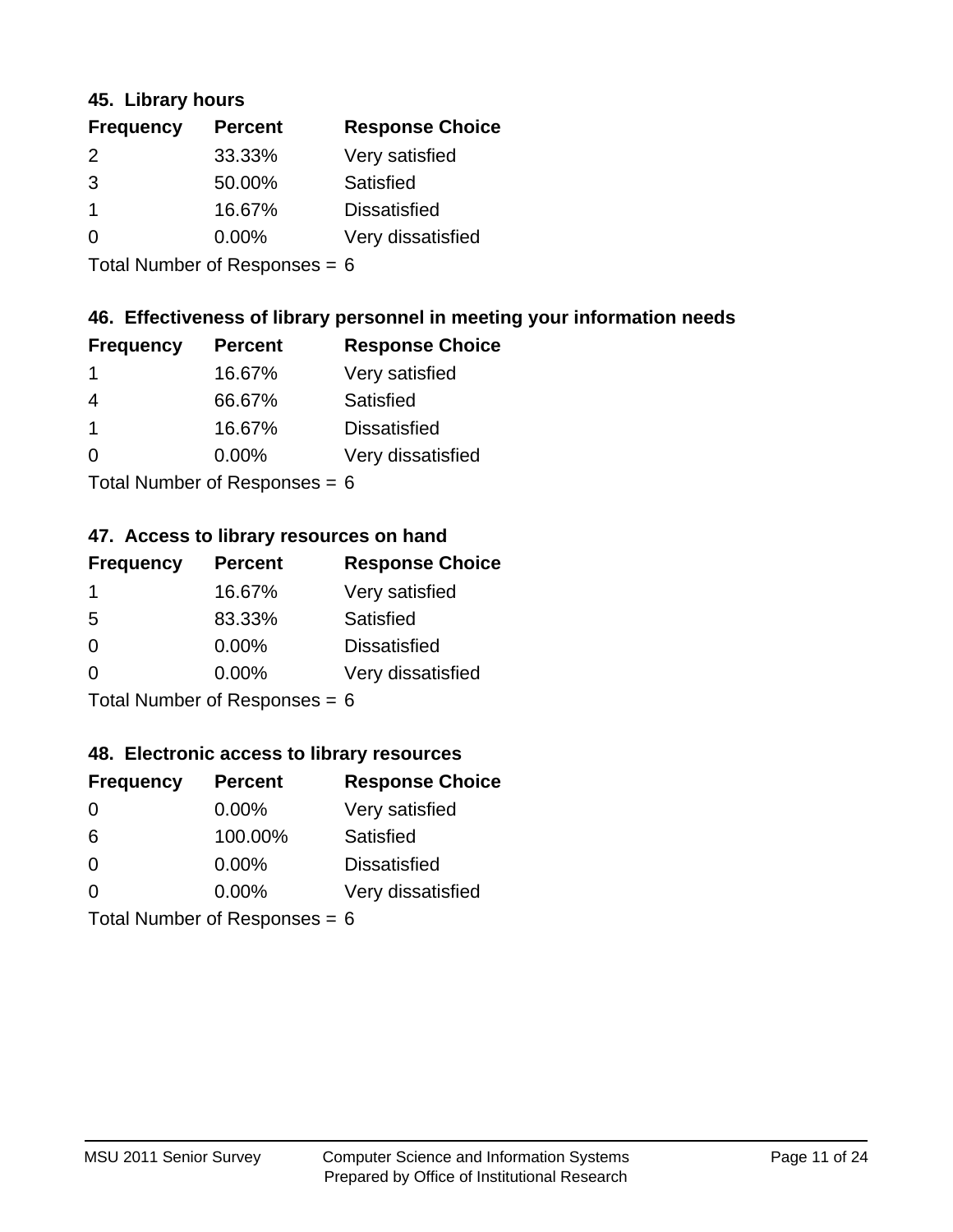**was in helping you achieve these goals. For questions 49-55, please indicate how effective University Studies at MSU** 

# **49. Writing Skills**

| <b>Frequency</b>                | <b>Percent</b> | <b>Response Choice</b> |
|---------------------------------|----------------|------------------------|
| $\mathcal{P}$                   | 33.33%         | Very effective         |
| 4                               | 66.67%         | Effective              |
| $\Omega$                        | $0.00\%$       | Ineffective            |
| $\Omega$                        | $0.00\%$       | Very ineffective       |
| Total Number of Responses = $6$ |                |                        |

# **50. Speaking Skills**

| <b>Frequency</b>                | <b>Percent</b> | <b>Response Choice</b> |
|---------------------------------|----------------|------------------------|
| $\Omega$                        | $0.00\%$       | Very effective         |
| 6                               | 100.00%        | Effective              |
| $\Omega$                        | $0.00\%$       | Ineffective            |
| $\Omega$                        | $0.00\%$       | Very ineffective       |
| Total Number of Responses = $6$ |                |                        |

#### **51. Critical Thinking Skills**

| <b>Frequency</b>           | <b>Percent</b> | <b>Response Choice</b> |
|----------------------------|----------------|------------------------|
| $\Omega$                   | $0.00\%$       | Very effective         |
| 6                          | 100.00%        | Effective              |
| $\Omega$                   | 0.00%          | Ineffective            |
| $\Omega$                   | 0.00%          | Very ineffective       |
| Total Number of Denonone – |                |                        |

Total Number of Responses = 6

# **52. Computer Technology**

| <b>Frequency</b>                | <b>Percent</b> | <b>Response Choice</b> |
|---------------------------------|----------------|------------------------|
| 4                               | 66.67%         | Very effective         |
| 2                               | 33.33%         | Effective              |
| $\Omega$                        | 0.00%          | Ineffective            |
| $\Omega$                        | $0.00\%$       | Very ineffective       |
| Total Number of Responses = $6$ |                |                        |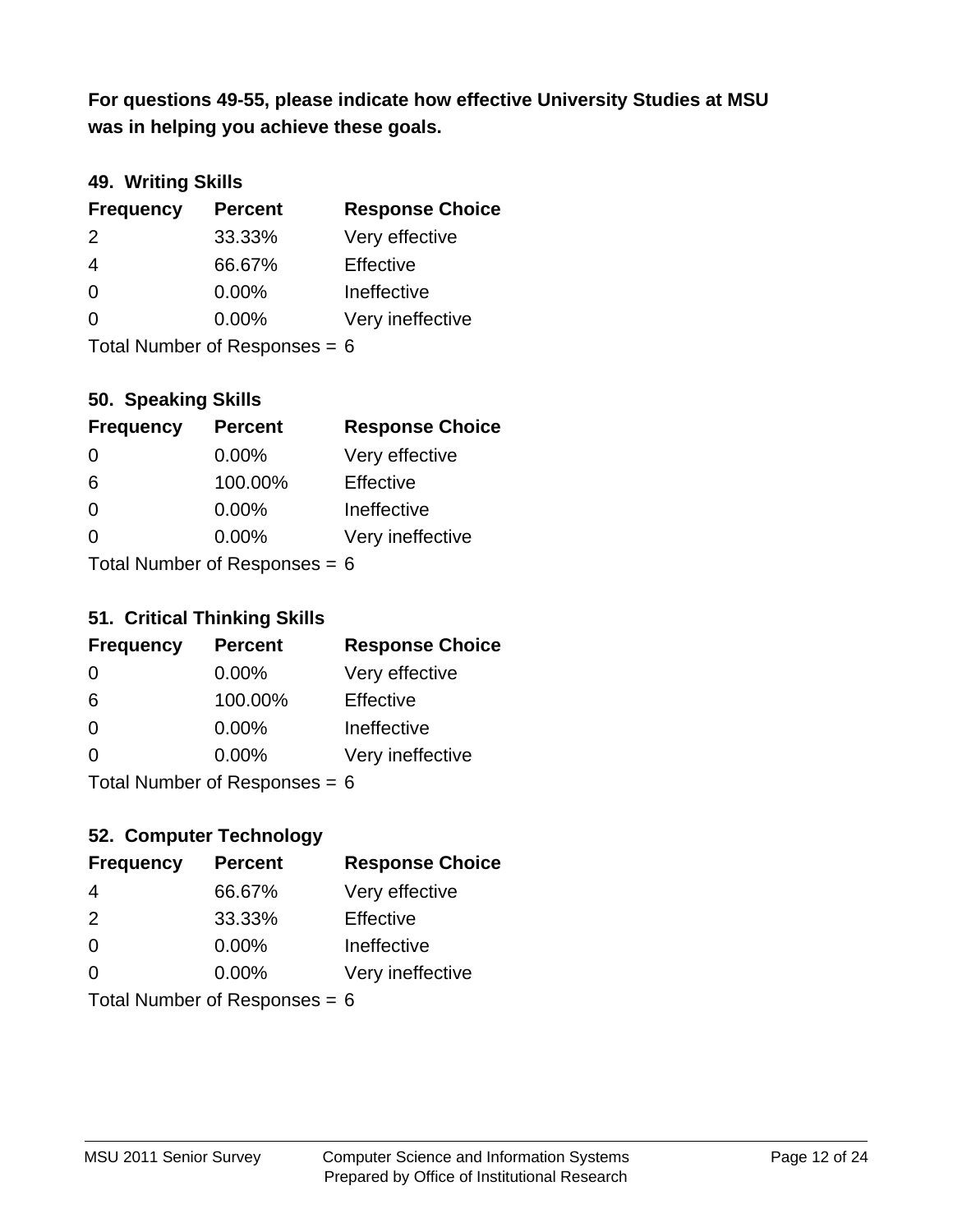### **53. General Knowledge in the liberal arts and sciences**

| <b>Frequency</b> | <b>Percent</b> | <b>Response Choice</b> |
|------------------|----------------|------------------------|
| $\Omega$         | $0.00\%$       | Very effective         |
| 6                | 100.00%        | Effective              |
| 0                | $0.00\%$       | Ineffective            |
| ∩                | $0.00\%$       | Very ineffective       |
|                  |                |                        |

Total Number of Responses = 6

### **54. International Perspectives**

| <b>Frequency</b> | <b>Percent</b> | <b>Response Choice</b> |
|------------------|----------------|------------------------|
| $\Omega$         | $0.00\%$       | Very effective         |
| 6                | 100.00%        | Effective              |
| 0                | 0.00%          | Ineffective            |
| O                | 0.00%          | Very ineffective       |
| _                |                |                        |

Total Number of Responses  $= 6$ 

# **55. Stimulation of interest in areas outside your chosen field of study**

| <b>Frequency</b> | <b>Percent</b>            | <b>Response Choice</b> |
|------------------|---------------------------|------------------------|
|                  | 16.67%                    | Very effective         |
| 4                | 66.67%                    | Effective              |
| -1               | 16.67%                    | Ineffective            |
| $\Omega$         | 0.00%                     | Very ineffective       |
|                  | Total Number of Deepensee |                        |

Total Number of Responses = 6

# **For questions 56-83, please indicate how satisfactorily the following met your needs**

### **56. African-American Student Services**

| <b>Frequency</b>                | <b>Percent</b> | <b>Response Choice</b> |
|---------------------------------|----------------|------------------------|
| 5                               | 83.33%         | Did not use            |
| $\Omega$                        | 0.00%          | Very satisfied         |
| $\Omega$                        | 0.00%          | Satisfied              |
| $\overline{\mathbf{1}}$         | 16.67%         | <b>Dissatisfied</b>    |
| $\Omega$                        | 0.00%          | Very dissatisfied      |
| Total Number of Responses = $6$ |                |                        |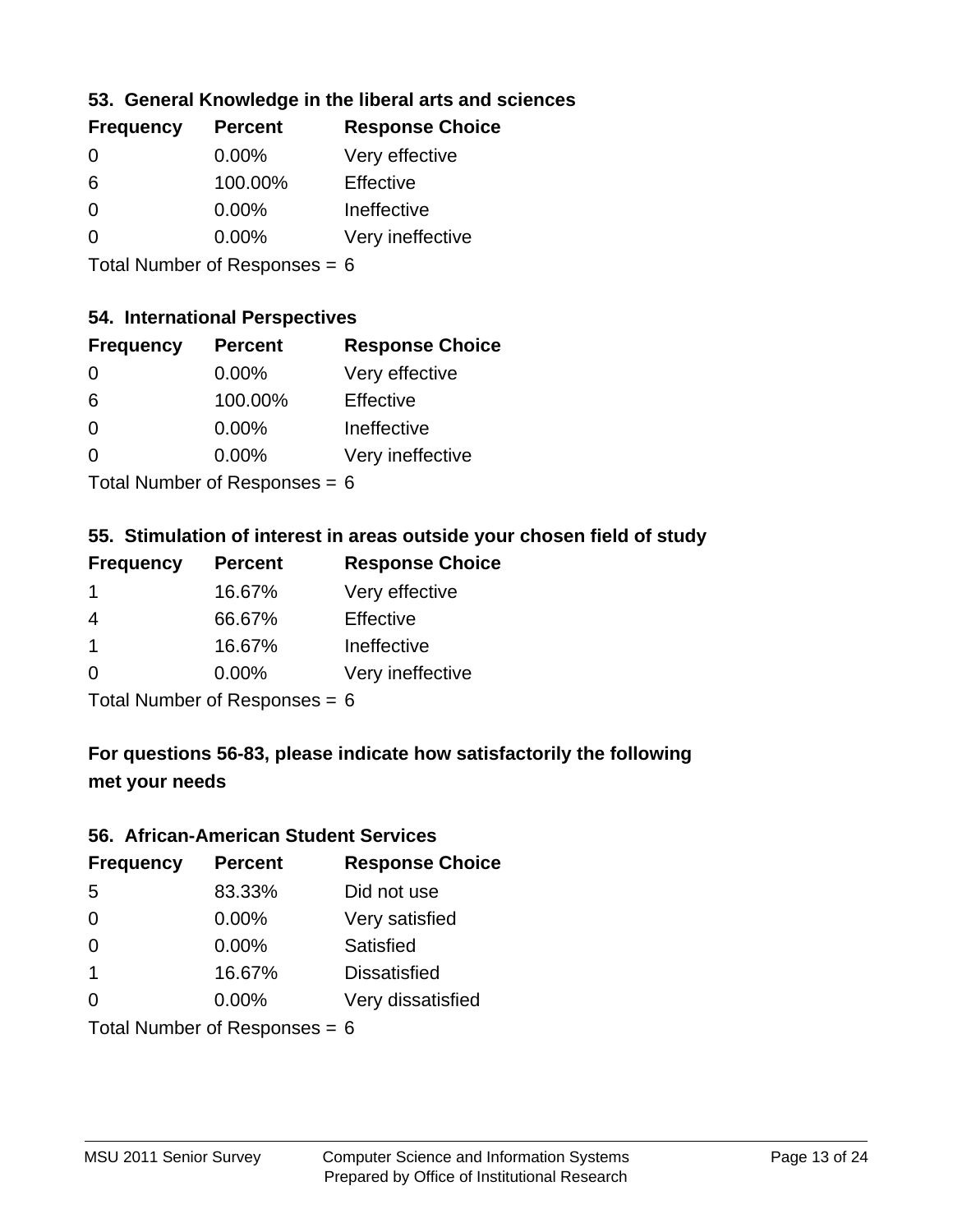### **57. Career Services Office**

| <b>Frequency</b> | <b>Percent</b> | <b>Response Choice</b> |
|------------------|----------------|------------------------|
| $\mathcal{P}$    | 33.33%         | Did not use            |
| 0                | 0.00%          | Very satisfied         |
| 3                | 50.00%         | <b>Satisfied</b>       |
| 1                | 16.67%         | <b>Dissatisfied</b>    |
|                  | $0.00\%$       | Very dissatisfied      |
|                  |                |                        |

Total Number of Responses = 6

### **58. Counseling and Testing Center**

| <b>Frequency</b>          | <b>Percent</b> | <b>Response Choice</b> |
|---------------------------|----------------|------------------------|
| -5                        | 83.33%         | Did not use            |
| 0                         | 0.00%          | Very satisfied         |
| 1                         | 16.67%         | <b>Satisfied</b>       |
| 0                         | 0.00%          | <b>Dissatisfied</b>    |
|                           | 0.00%          | Very dissatisfied      |
| Total Number of Desponses |                |                        |

Total Number of Responses = 6

#### **59. Cultural programming and activities**

| <b>Frequency</b>                | <b>Percent</b> | <b>Response Choice</b> |
|---------------------------------|----------------|------------------------|
| -5                              | 83.33%         | Did not use            |
| 1                               | 16.67%         | Very satisfied         |
| $\Omega$                        | $0.00\%$       | <b>Satisfied</b>       |
| $\Omega$                        | 0.00%          | <b>Dissatisfied</b>    |
| $\Omega$                        | $0.00\%$       | Very dissatisfied      |
| $Total$ Number of Despanses $-$ |                |                        |

Total Number of Responses = 6

### **60. E-study courses**

| <b>Frequency</b> | <b>Percent</b>                  | <b>Response Choice</b> |
|------------------|---------------------------------|------------------------|
| -1               | 16.67%                          | Did not use            |
| 1                | 16.67%                          | Very satisfied         |
| $\overline{4}$   | 66.67%                          | Satisfied              |
| $\Omega$         | $0.00\%$                        | <b>Dissatisfied</b>    |
| $\Omega$         | $0.00\%$                        | Very dissatisfied      |
|                  | Total Number of Responses = $6$ |                        |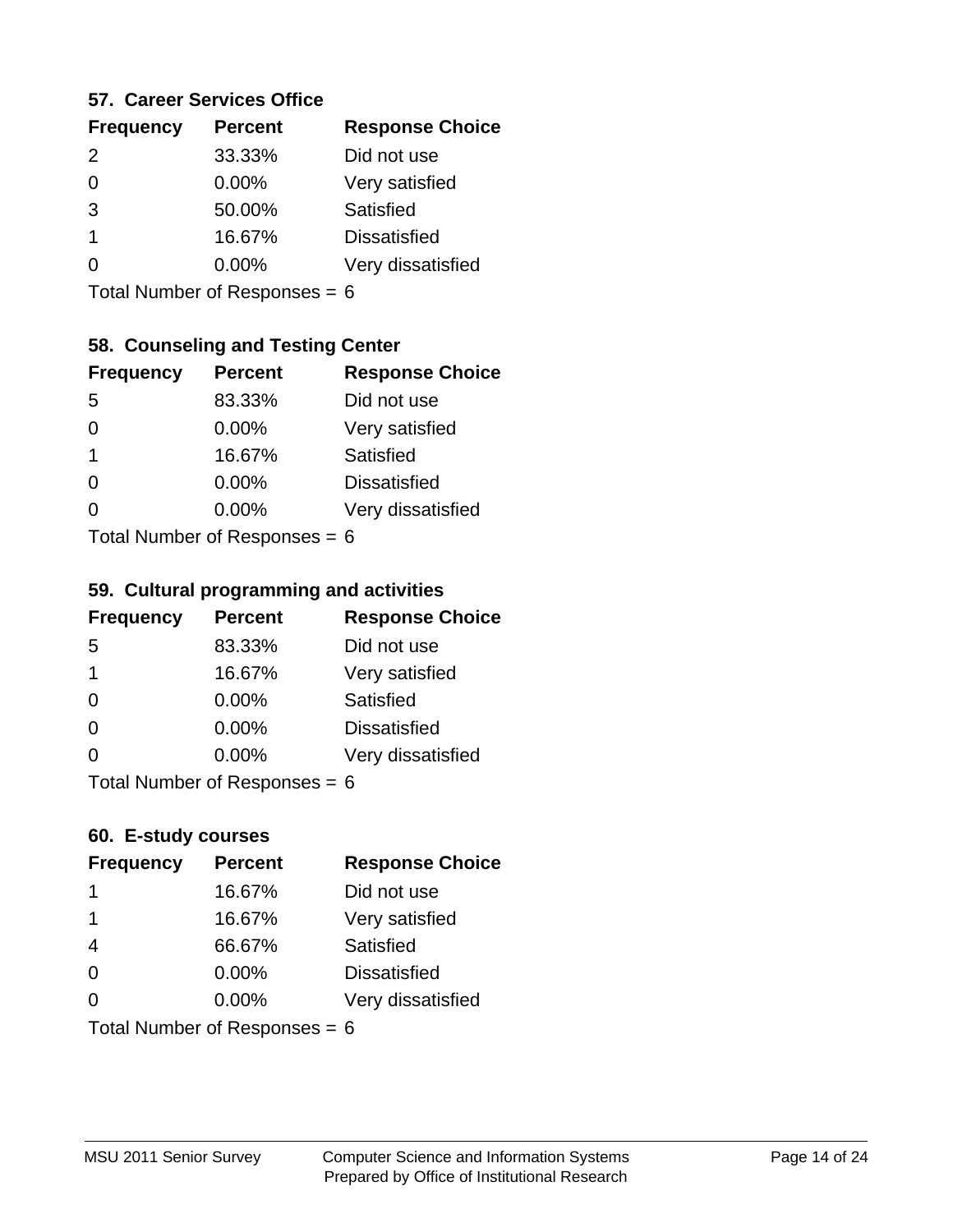#### **61. Food Services**

| <b>Frequency</b> | <b>Percent</b> | <b>Response Choice</b> |
|------------------|----------------|------------------------|
| 2                | 33.33%         | Did not use            |
| $\Omega$         | $0.00\%$       | Very satisfied         |
| 4                | 66.67%         | Satisfied              |
| $\Omega$         | $0.00\%$       | <b>Dissatisfied</b>    |
| ∩                | $0.00\%$       | Very dissatisfied      |
|                  |                |                        |

Total Number of Responses = 6

# **62. Greek life and activities**

| <b>Frequency</b>                | <b>Percent</b> | <b>Response Choice</b> |
|---------------------------------|----------------|------------------------|
| 4                               | 66.67%         | Did not use            |
| 1                               | 16.67%         | Very satisfied         |
| 1                               | 16.67%         | Satisfied              |
| $\Omega$                        | 0.00%          | <b>Dissatisfied</b>    |
|                                 | $0.00\%$       | Very dissatisfied      |
| Total Number of Responses = $6$ |                |                        |

**63. Health Services**

| <b>Frequency</b> | <b>Percent</b>            | <b>Response Choice</b> |
|------------------|---------------------------|------------------------|
| $\overline{4}$   | 66.67%                    | Did not use            |
| 0                | $0.00\%$                  | Very satisfied         |
| 2                | 33.33%                    | <b>Satisfied</b>       |
| 0                | 0.00%                     | <b>Dissatisfied</b>    |
| $\Omega$         | 0.00%                     | Very dissatisfied      |
|                  | Total Number of Desponses |                        |

Total Number of Responses = 6

### **64. Honor Societies/Departmental Clubs/Special Interest Organizations**

| <b>Frequency</b> | <b>Percent</b>                  | <b>Response Choice</b> |
|------------------|---------------------------------|------------------------|
| 3                | 50.00%                          | Did not use            |
| $\mathbf 1$      | 16.67%                          | Very satisfied         |
| 2                | 33.33%                          | Satisfied              |
| $\Omega$         | 0.00%                           | <b>Dissatisfied</b>    |
| $\Omega$         | 0.00%                           | Very dissatisfied      |
|                  | Total Number of Responses = $6$ |                        |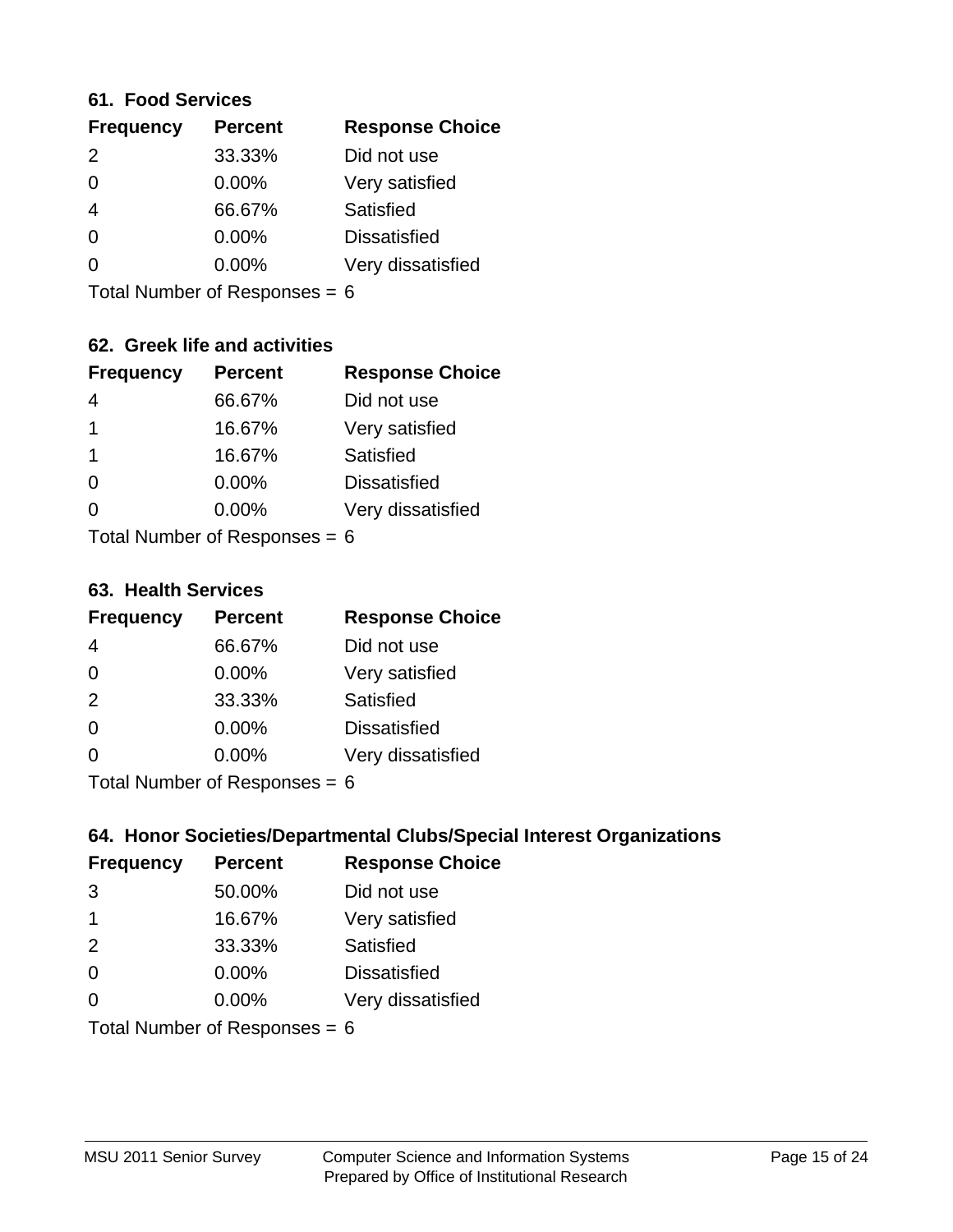### **65. International Programs and activities**

| <b>Frequency</b> | <b>Percent</b> | <b>Response Choice</b> |
|------------------|----------------|------------------------|
| .5               | 83.33%         | Did not use            |
| 0                | 0.00%          | Very satisfied         |
| 1                | 16.67%         | Satisfied              |
|                  | $0.00\%$       | <b>Dissatisfied</b>    |
|                  | $0.00\%$       | Very dissatisfied      |
|                  |                |                        |

Total Number of Responses = 6

### **66. International student support services**

| <b>Frequency</b> | <b>Percent</b>            | <b>Response Choice</b> |
|------------------|---------------------------|------------------------|
| 6                | 100.00%                   | Did not use            |
| 0                | 0.00%                     | Very satisfied         |
| $\Omega$         | 0.00%                     | Satisfied              |
| $\Omega$         | 0.00%                     | <b>Dissatisfied</b>    |
| 0                | 0.00%                     | Very dissatisfied      |
|                  | Total Number of Desponses |                        |

Total Number of Responses = 6

#### **67. Intramural Sports and Recreation**

| <b>Frequency</b> | <b>Percent</b>                  | <b>Response Choice</b> |
|------------------|---------------------------------|------------------------|
| 3                | 50.00%                          | Did not use            |
| 2                | 33.33%                          | Very satisfied         |
| $\mathbf 1$      | 16.67%                          | Satisfied              |
| $\Omega$         | $0.00\%$                        | <b>Dissatisfied</b>    |
| ∩                | $0.00\%$                        | Very dissatisfied      |
|                  | $Total$ Number of Despasses $-$ |                        |

Total Number of Responses = 6

# **68. Lowry Center/Community College**

| <b>Frequency</b> | <b>Percent</b>                  | <b>Response Choice</b> |
|------------------|---------------------------------|------------------------|
| 6                | 100.00%                         | Did not use            |
| $\Omega$         | 0.00%                           | Very satisfied         |
| $\Omega$         | 0.00%                           | Satisfied              |
| $\Omega$         | 0.00%                           | <b>Dissatisfied</b>    |
| 0                | $0.00\%$                        | Very dissatisfied      |
|                  | Total Number of Responses = $6$ |                        |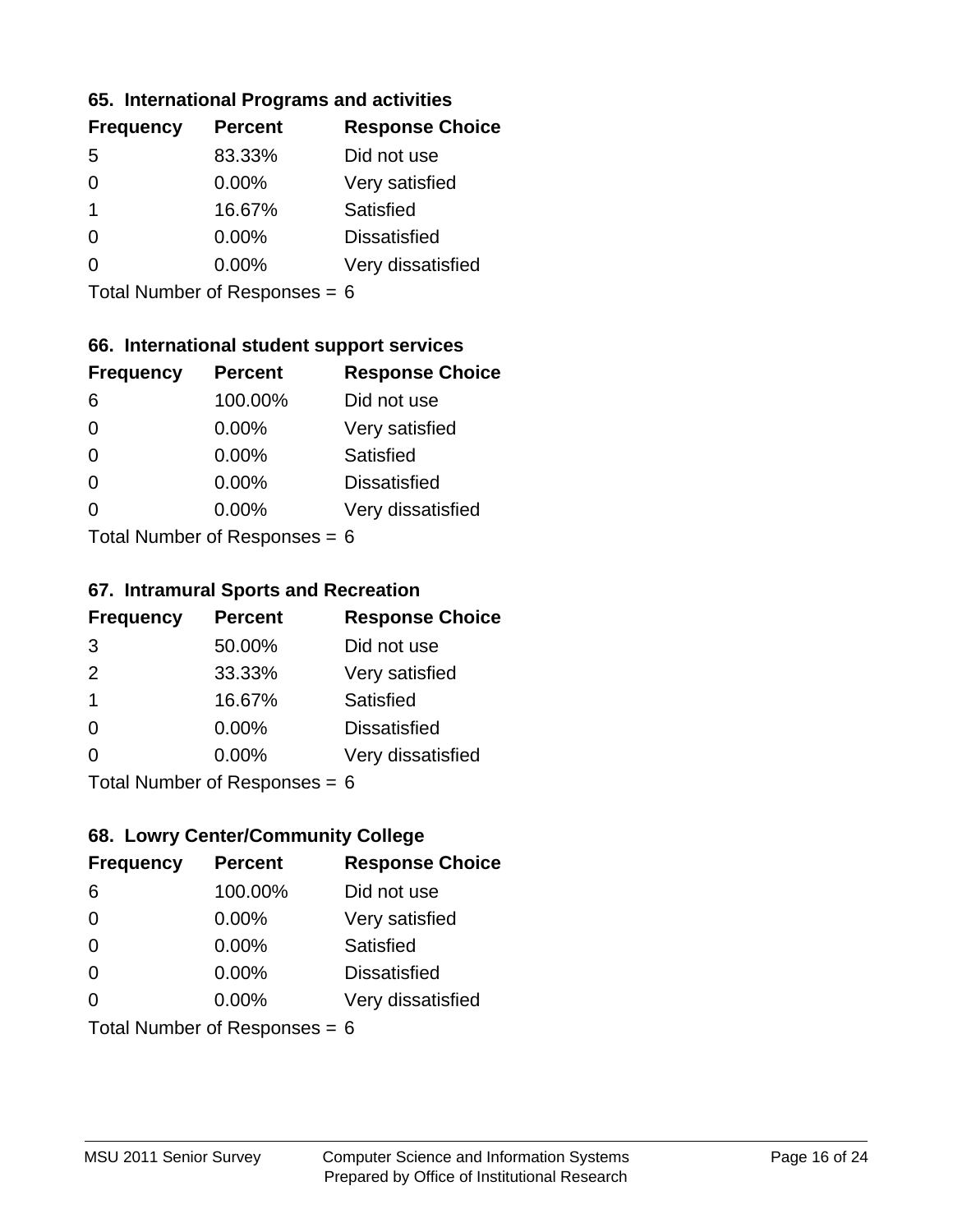# **69. Library**

| <b>Frequency</b> | <b>Percent</b> | <b>Response Choice</b> |
|------------------|----------------|------------------------|
|                  | 16.67%         | Did not use            |
| $\mathcal{P}$    | 33.33%         | Very satisfied         |
| 3                | 50.00%         | Satisfied              |
| $\Omega$         | $0.00\%$       | <b>Dissatisfied</b>    |
| O                | $0.00\%$       | Very dissatisfied      |
|                  |                |                        |

Total Number of Responses = 6

# **70. MAP Report**

| <b>Frequency</b>                | <b>Percent</b> | <b>Response Choice</b> |
|---------------------------------|----------------|------------------------|
| 1                               | 16.67%         | Did not use            |
| 1                               | 16.67%         | Very satisfied         |
| $\overline{4}$                  | 66.67%         | Satisfied              |
| $\Omega$                        | 0.00%          | <b>Dissatisfied</b>    |
| 0                               | 0.00%          | Very dissatisfied      |
| Total Number of Responses = $6$ |                |                        |

#### **71. MSU Web site**

| <b>Frequency</b>                | <b>Percent</b> | <b>Response Choice</b> |
|---------------------------------|----------------|------------------------|
| $\Omega$                        | 0.00%          | Did not use            |
| 2                               | 33.33%         | Very satisfied         |
| $\overline{4}$                  | 66.67%         | Satisfied              |
| $\Omega$                        | 0.00%          | <b>Dissatisfied</b>    |
| $\Omega$                        | 0.00%          | Very dissatisfied      |
| Total Number of Responses = $6$ |                |                        |

# **72. NCAA Sports**

| <b>Frequency</b> | <b>Percent</b>                  | <b>Response Choice</b> |
|------------------|---------------------------------|------------------------|
| 3                | 50.00%                          | Did not use            |
| -1               | 16.67%                          | Very satisfied         |
| 2                | 33.33%                          | Satisfied              |
| $\Omega$         | 0.00%                           | <b>Dissatisfied</b>    |
| ∩                | $0.00\%$                        | Very dissatisfied      |
|                  | Total Number of Responses = $6$ |                        |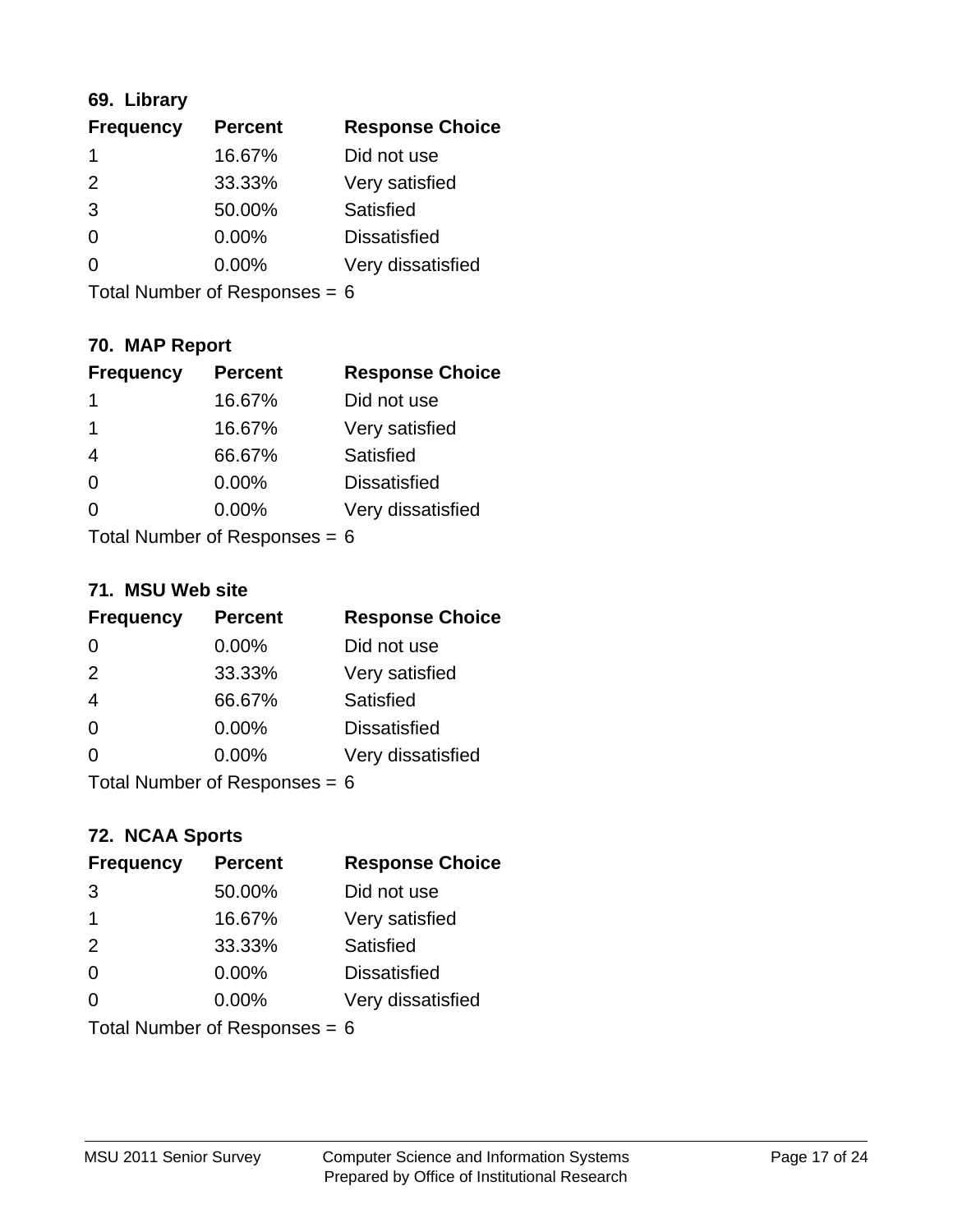### **73. Online courses that are not e-study**

| <b>Frequency</b> | <b>Percent</b> | <b>Response Choice</b> |
|------------------|----------------|------------------------|
| 3                | 50.00%         | Did not use            |
| $\mathcal{P}$    | 33.33%         | Very satisfied         |
| 1                | 16.67%         | Satisfied              |
|                  | 0.00%          | <b>Dissatisfied</b>    |
|                  | $0.00\%$       | Very dissatisfied      |
|                  |                |                        |

Total Number of Responses = 6

# **74. Racer Touch Registration**

| <b>Frequency</b>           | <b>Percent</b> | <b>Response Choice</b> |
|----------------------------|----------------|------------------------|
| 0                          | 0.00%          | Did not use            |
| 2                          | 33.33%         | Very satisfied         |
| 1                          | 16.67%         | <b>Satisfied</b>       |
| 2                          | 33.33%         | <b>Dissatisfied</b>    |
| 1                          | 16.67%         | Very dissatisfied      |
| Tatal Number of Desperance |                |                        |

Total Number of Responses = 6

### **75. Residential College programming and activities**

| <b>Frequency</b>            | <b>Percent</b> | <b>Response Choice</b> |
|-----------------------------|----------------|------------------------|
| 2                           | 33.33%         | Did not use            |
| $\Omega$                    | 0.00%          | Very satisfied         |
| 3                           | 50.00%         | Satisfied              |
| -1                          | 16.67%         | <b>Dissatisfied</b>    |
| $\Omega$                    | 0.00%          | Very dissatisfied      |
| Total Number of Desponses C |                |                        |

Total Number of Responses = 6

### **76. Scholarships/grants/student employment**

| <b>Frequency</b>                | <b>Percent</b> | <b>Response Choice</b> |
|---------------------------------|----------------|------------------------|
| 2                               | 33.33%         | Did not use            |
| $\mathbf 1$                     | 16.67%         | Very satisfied         |
| 3                               | 50.00%         | Satisfied              |
| $\Omega$                        | 0.00%          | <b>Dissatisfied</b>    |
| $\Omega$                        | 0.00%          | Very dissatisfied      |
| Total Number of Responses = $6$ |                |                        |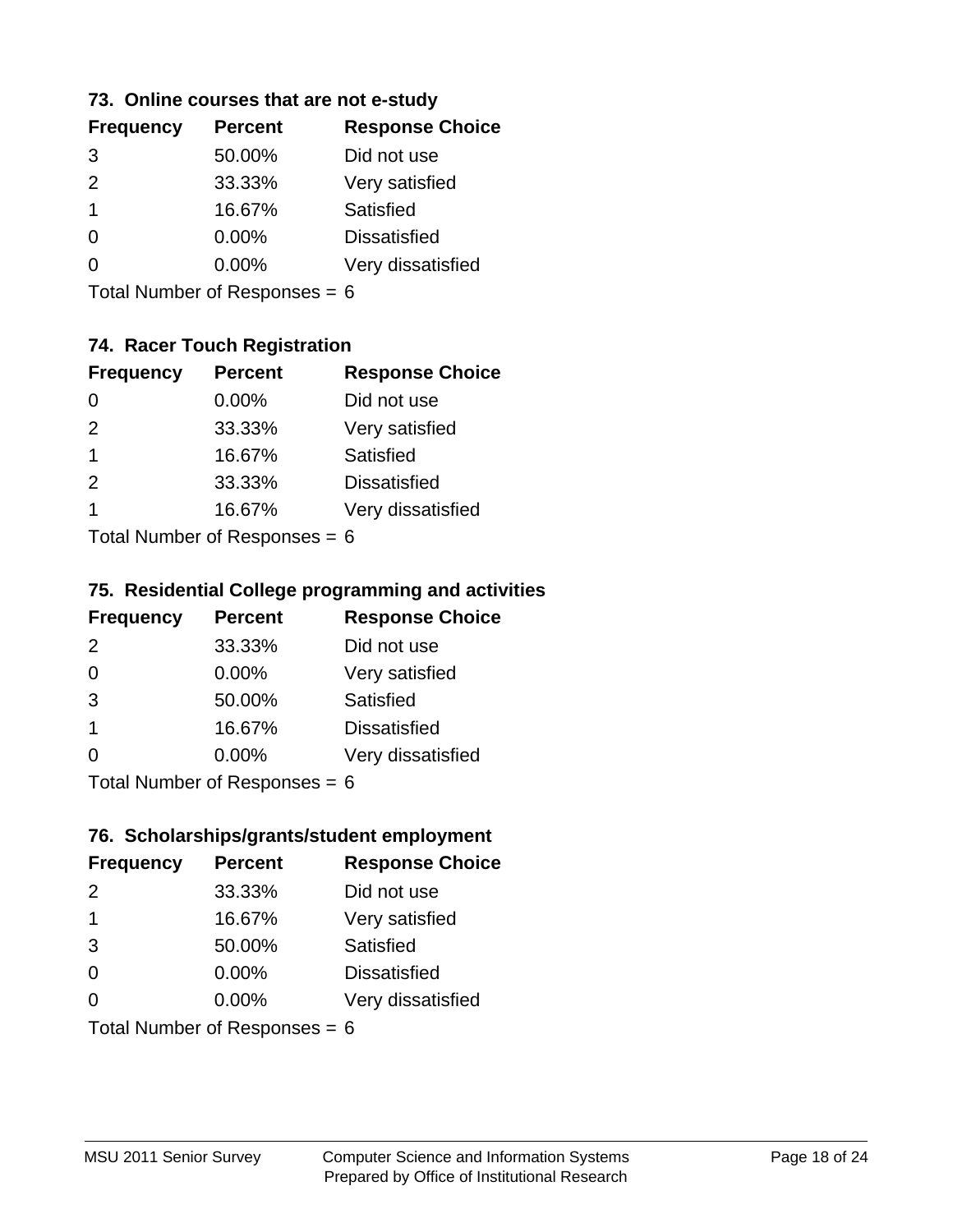### **77. Security Services**

| <b>Frequency</b> | <b>Percent</b> | <b>Response Choice</b> |
|------------------|----------------|------------------------|
| 4                | 66.67%         | Did not use            |
| $\Omega$         | $0.00\%$       | Very satisfied         |
| 2                | 33.33%         | Satisfied              |
| $\Omega$         | $0.00\%$       | <b>Dissatisfied</b>    |
|                  | $0.00\%$       | Very dissatisfied      |
|                  |                |                        |

Total Number of Responses = 6

# **78. Services for non-traditional students**

| <b>Frequency</b>          | <b>Percent</b> | <b>Response Choice</b> |
|---------------------------|----------------|------------------------|
| 6                         | 100.00%        | Did not use            |
| $\Omega$                  | 0.00%          | Very satisfied         |
| $\Omega$                  | 0.00%          | Satisfied              |
| $\Omega$                  | 0.00%          | <b>Dissatisfied</b>    |
| 0                         | $0.00\%$       | Very dissatisfied      |
| Total Number of Desponses |                |                        |

Total Number of Responses = 6

#### **79. Student Support Services (Trio)**

| <b>Frequency</b>          | <b>Percent</b> | <b>Response Choice</b> |
|---------------------------|----------------|------------------------|
| -5                        | 83.33%         | Did not use            |
| -1                        | 16.67%         | Very satisfied         |
| $\Omega$                  | $0.00\%$       | Satisfied              |
| $\Omega$                  | $0.00\%$       | <b>Dissatisfied</b>    |
| $\Omega$                  | 0.00%          | Very dissatisfied      |
| Total Number of Desponses |                |                        |

Total Number of Responses = 6

### **80. Student PIN System**

| <b>Frequency</b>                | <b>Percent</b> | <b>Response Choice</b> |
|---------------------------------|----------------|------------------------|
| $\Omega$                        | 0.00%          | Did not use            |
| 2                               | 33.33%         | Very satisfied         |
| $\overline{4}$                  | 66.67%         | Satisfied              |
| $\Omega$                        | $0.00\%$       | <b>Dissatisfied</b>    |
| 0                               | 0.00%          | Very dissatisfied      |
| Total Number of Responses = $6$ |                |                        |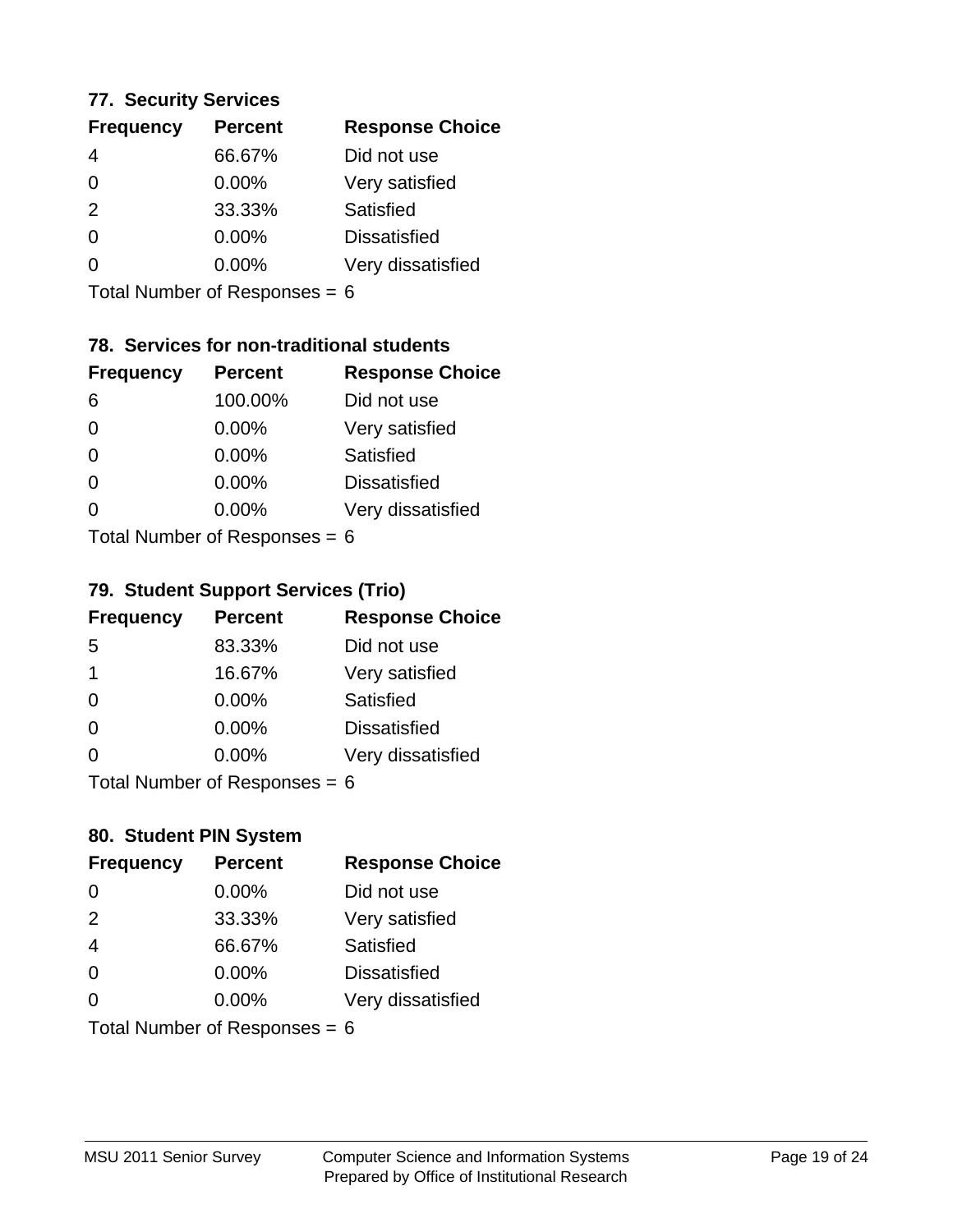### **81. Student Records/Transcript Services**

| <b>Percent</b> | <b>Response Choice</b> |
|----------------|------------------------|
| 0.00%          | Did not use            |
| 33.33%         | Very satisfied         |
| 66.67%         | Satisfied              |
| 0.00%          | <b>Dissatisfied</b>    |
| $0.00\%$       | Very dissatisfied      |
|                |                        |

Total Number of Responses = 6

# **82. Computer and Internet access for study and research needs**

| <b>Frequency</b> | <b>Percent</b>             | <b>Response Choice</b> |
|------------------|----------------------------|------------------------|
| 0                | 0.00%                      | Did not use            |
| 4                | 66.67%                     | Very satisfied         |
| 2                | 33.33%                     | Satisfied              |
| $\Omega$         | 0.00%                      | <b>Dissatisfied</b>    |
| ∩                | 0.00%                      | Very dissatisfied      |
|                  | Tatal Manada and Dannanana |                        |

Total Number of Responses = 6

### **83. Women's Center**

| <b>Frequency</b>          | <b>Percent</b> | <b>Response Choice</b> |
|---------------------------|----------------|------------------------|
| 6                         | 100.00%        | Did not use            |
| $\Omega$                  | $0.00\%$       | Very satisfied         |
| $\Omega$                  | $0.00\%$       | Satisfied              |
| $\Omega$                  | $0.00\%$       | <b>Dissatisfied</b>    |
| ∩                         | $0.00\%$       | Very dissatisfied      |
| Total Number of Despenses |                |                        |

Total Number of Responses = 6

# **84. To what extent did you participate in Residential College activities?**

| <b>Frequency</b> | <b>Percent</b>             | <b>Response Choice</b> |
|------------------|----------------------------|------------------------|
|                  | 16.67%                     | Did not participate    |
| $\Omega$         | $0.00\%$                   | Frequently             |
| 4                | 66.67%                     | Occasionally           |
|                  | 16.67%                     | Seldom                 |
|                  | Total Number of Denonone – |                        |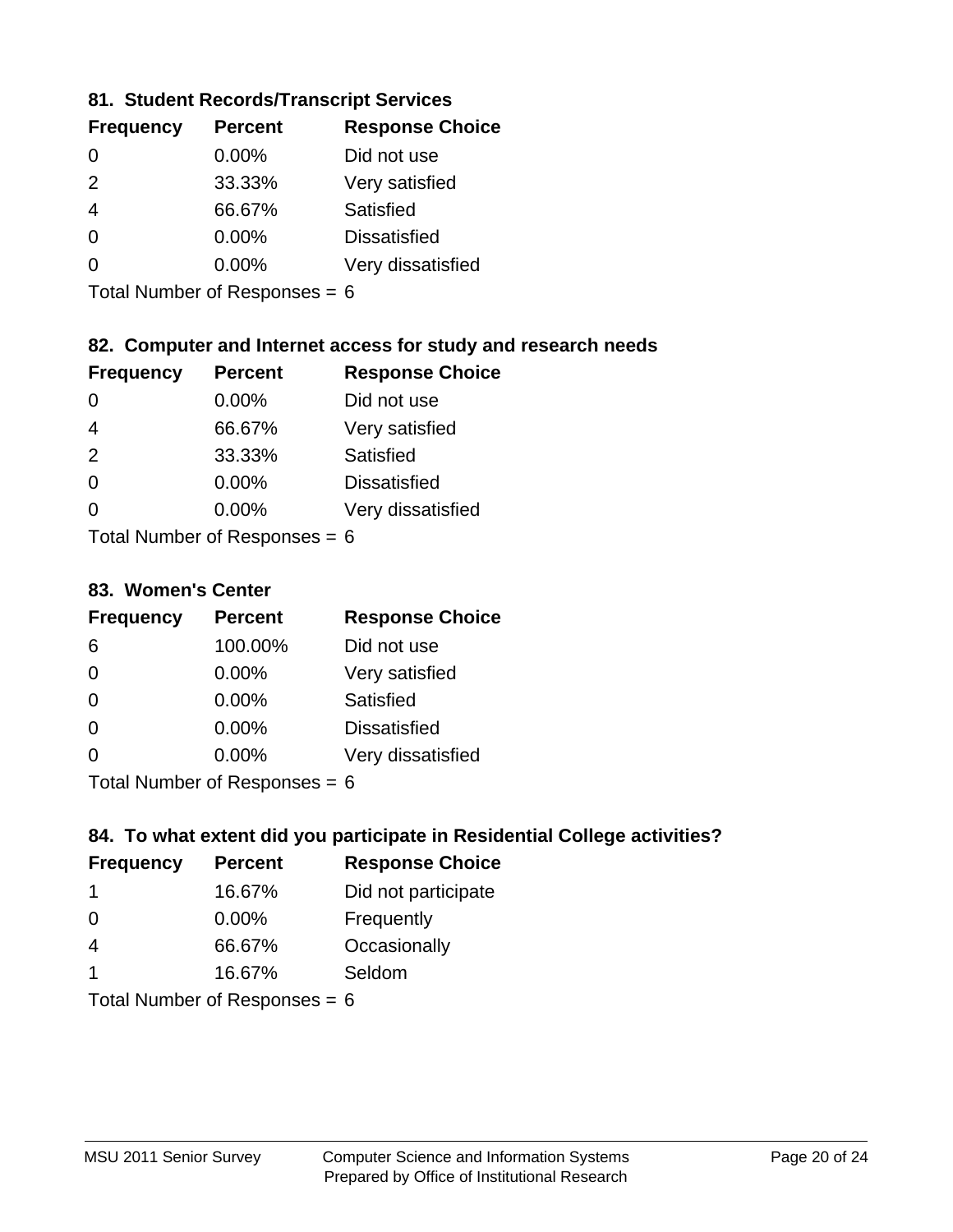| <b>Frequency</b> | <b>Percent</b> | <b>Response Choice</b>                 |
|------------------|----------------|----------------------------------------|
| $\mathcal{P}$    | 33.33%         | Not familiar with Residential Colleges |
| $\overline{0}$   | 0.00%          | Very positive                          |
| 3                | 50.00%         | <b>Positive</b>                        |
|                  | 16.67%         | <b>Negative</b>                        |
| $\overline{0}$   | $0.00\%$       | Very negative                          |

### **85. Which phrase best describes your opinion of Residential Colleges?**

Total Number of Responses = 6

#### **Questions 86-95**

**University Graduate." Please indicate how effective your MSU experience was in The University has formulated ten desired "Characteristics of the Murray State enhancing your abilities in each area.**

**86. Engage in mature, independent and creative thought and express that thought effectively in oral and written communication;**

| <b>Frequency</b> | <b>Percent</b> | <b>Response Choice</b> |
|------------------|----------------|------------------------|
| $\Omega$         | $0.00\%$       | Very effective         |
| 6                | 100.00%        | Effective              |
| 0                | $0.00\%$       | Ineffective            |
| O                | $0.00\%$       | Very ineffective       |

Total Number of Responses = 6

**87. Understand and apply the critical and scientific methodologies that** 

**academic disciplines employ to discover knowledge and ascertain its validity;**

| <b>Frequency</b> | <b>Percent</b> | <b>Response Choice</b> |
|------------------|----------------|------------------------|
| -1               | 16.67%         | Very effective         |
| 4                | 66.67%         | Effective              |
| $\mathbf 1$      | 16.67%         | Ineffective            |
| $\Omega$         | 0.00%          | Very ineffective       |
|                  |                |                        |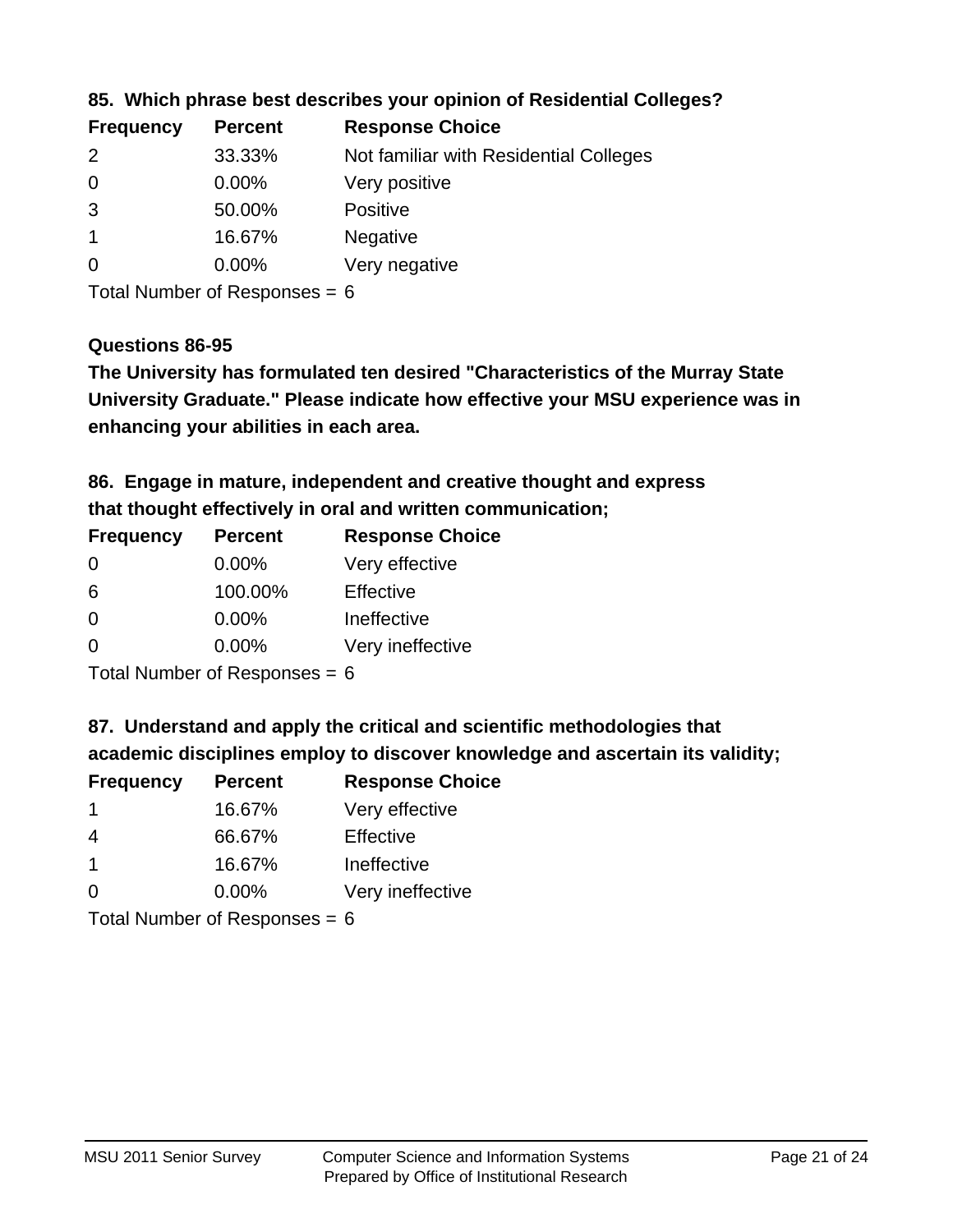# **88. Apply sound standards of information gathering, analysis and**

| evaluation to reach logical decisions; |  |
|----------------------------------------|--|
|----------------------------------------|--|

| <b>Percent</b> | <b>Response Choice</b> |
|----------------|------------------------|
| $0.00\%$       | Very effective         |
| 100.00%        | Effective              |
| $0.00\%$       | Ineffective            |
| $0.00\%$       | Very ineffective       |
|                |                        |

Total Number of Responses = 6

# **89. Understand the roles and applications of science and technology in the solution of the problems of a changing world;**

| <b>Frequency</b> | <b>Percent</b> | <b>Response Choice</b> |
|------------------|----------------|------------------------|
| 3                | 50.00%         | Very effective         |
| 3                | 50.00%         | Effective              |
| $\Omega$         | 0.00%          | Ineffective            |
| ∩                | 0.00%          | Very ineffective       |
|                  |                |                        |

Total Number of Responses = 6

# **90. Demonstrate a critical understanding of the world's historical, literary, philosophical, and artistic traditions;**

| <b>Frequency</b> | <b>Percent</b> | <b>Response Choice</b> |
|------------------|----------------|------------------------|
| 0                | 0.00%          | Very effective         |
| 5                | 83.33%         | Effective              |
| -1               | 16.67%         | Ineffective            |
| ∩                | 0.00%          | Very ineffective       |
|                  |                |                        |

Total Number of Responses = 6

# **91. Understand the dynamics of cultural diversity, of competing economic and political systems, and of complex moral and ethical issues;**

| <b>Frequency</b>        | <b>Percent</b>                  | <b>Response Choice</b> |
|-------------------------|---------------------------------|------------------------|
| -1                      | 16.67%                          | Very effective         |
| 4                       | 66.67%                          | Effective              |
| $\overline{\mathbf{1}}$ | 16.67%                          | Ineffective            |
| $\Omega$                | $0.00\%$                        | Very ineffective       |
|                         | Total Number of Responses = $6$ |                        |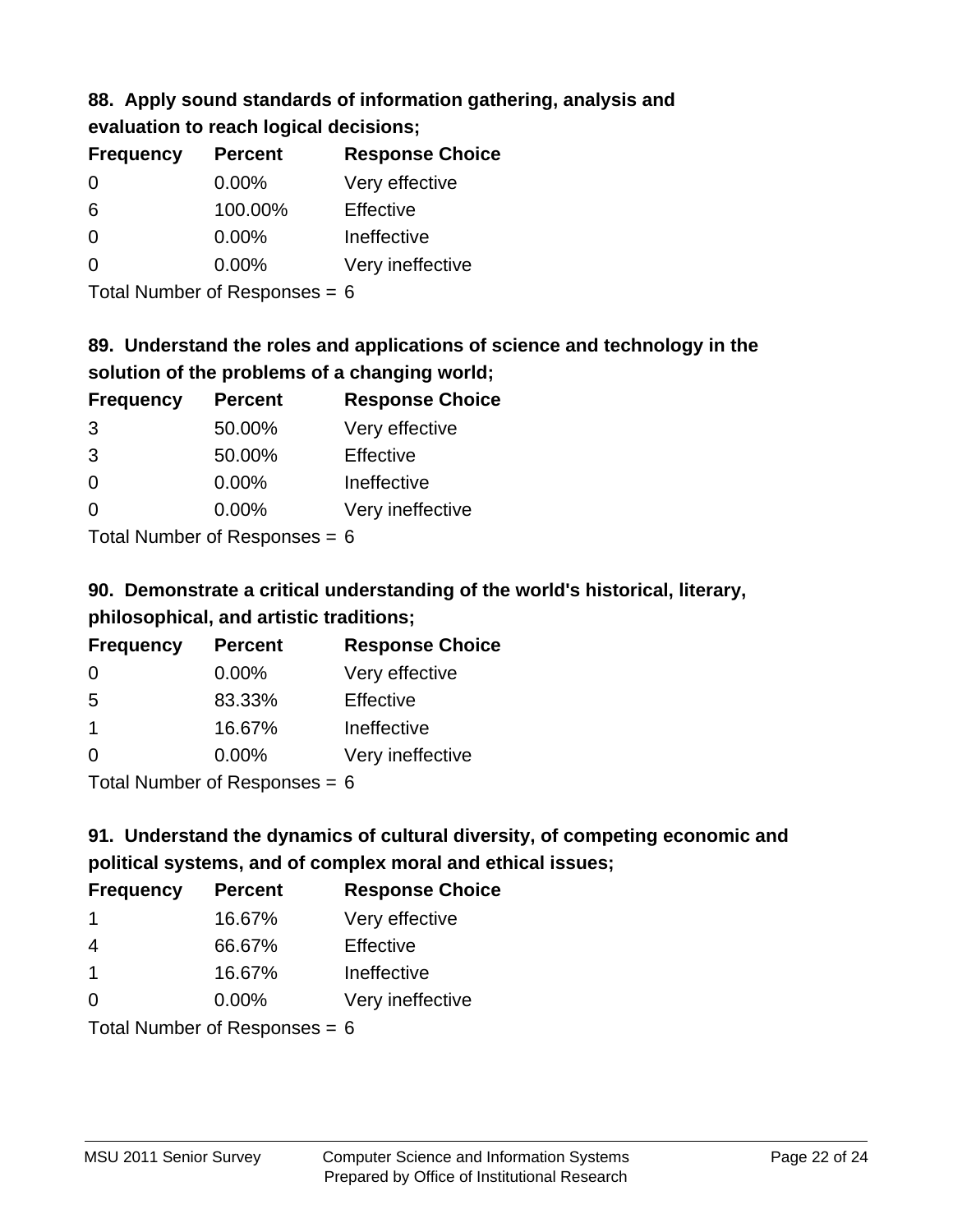# **92. Understand the nature of and engage in ethical behavior and**

# **responsible citizenship;**

| <b>Frequency</b> | <b>Percent</b> | <b>Response Choice</b> |
|------------------|----------------|------------------------|
| 0                | $0.00\%$       | Very effective         |
| 6                | 100.00%        | Effective              |
| O                | $0.00\%$       | Ineffective            |
| O                | $0.00\%$       | Very ineffective       |
|                  |                |                        |

Total Number of Responses = 6

# **93. Understand the importance of the behaviors necessary to maintain a healthy lifestyle;**

| <b>Frequency</b> | <b>Percent</b>                                                                                                                                                                                                                 | <b>Response Choice</b> |
|------------------|--------------------------------------------------------------------------------------------------------------------------------------------------------------------------------------------------------------------------------|------------------------|
| $\Omega$         | $0.00\%$                                                                                                                                                                                                                       | Very effective         |
| 6                | 100.00%                                                                                                                                                                                                                        | Effective              |
| $\Omega$         | $0.00\%$                                                                                                                                                                                                                       | Ineffective            |
| $\Omega$         | 0.00%                                                                                                                                                                                                                          | Very ineffective       |
|                  | The INDIAN Contract Contract in the Contract of The Contract of The Contract of The Contract of The Contract of The Contract of The Contract of The Contract of The Contract of The Contract of The Contract of The Contract o |                        |

Total Number of Responses = 6

# **94. Demonstrate mastery of a chosen field of study; and**

| <b>Frequency</b> | <b>Percent</b> | <b>Response Choice</b> |
|------------------|----------------|------------------------|
| 0                | 0.00%          | Very effective         |
| 6                | 100.00%        | Effective              |
| $\Omega$         | 0.00%          | Ineffective            |
| $\Omega$         | 0.00%          | Very ineffective       |
|                  |                |                        |

Total Number of Responses = 6

# **95. Value intellectual pursuit and continuous learning in a changing world.**

| <b>Frequency</b> | <b>Percent</b>              | <b>Response Choice</b> |
|------------------|-----------------------------|------------------------|
| $\Omega$         | 0.00%                       | Very effective         |
| 6                | 100.00%                     | Effective              |
| $\Omega$         | 0.00%                       | Ineffective            |
| ∩                | 0.00%                       | Very ineffective       |
|                  | Tatal Massakan af Dagmannar |                        |